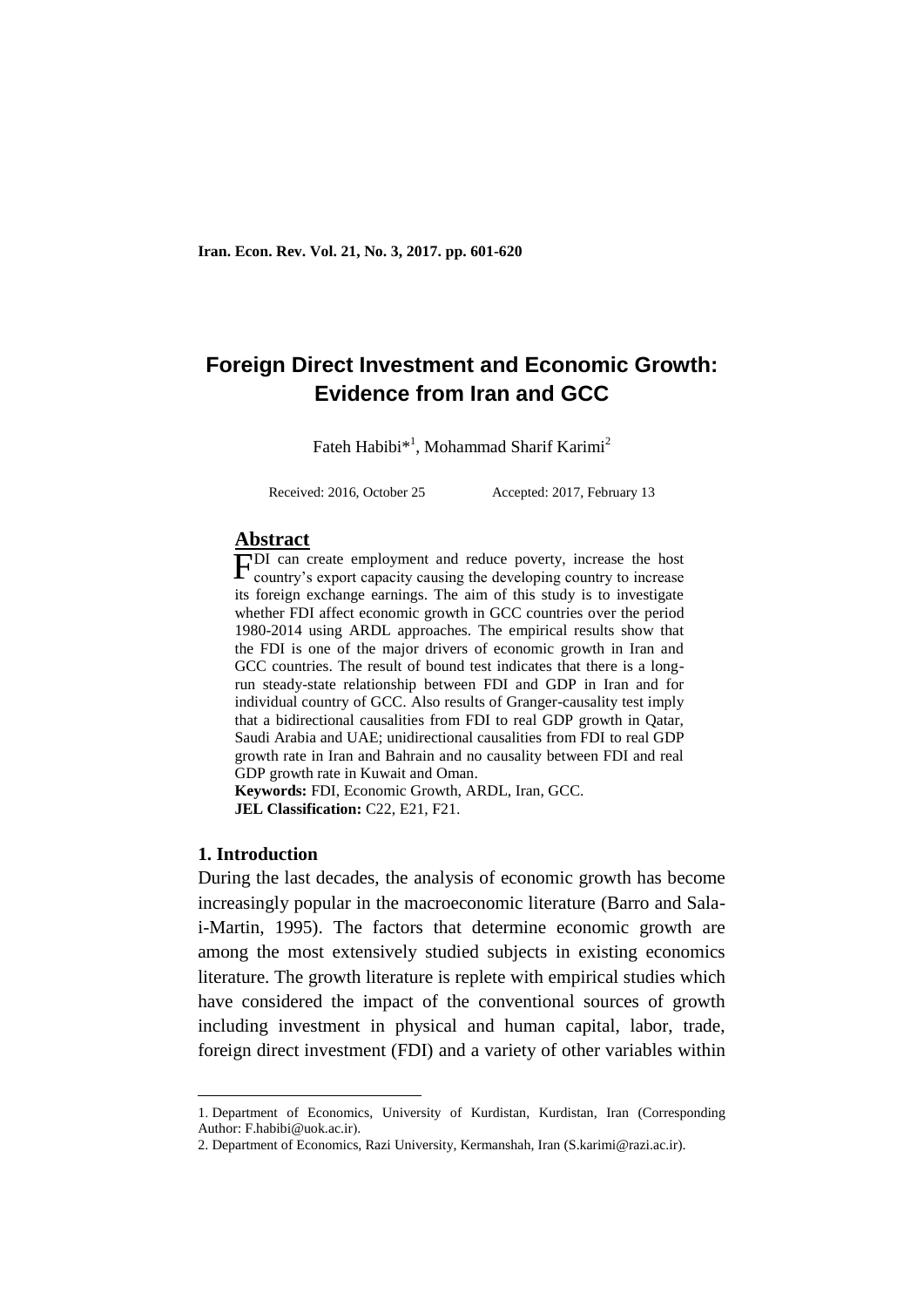the neoclassical growth model (Omri et al., 2015). The relationship between foreign direct investment (FDI) and economic growth is a well-studied subject in the development economics literature, both theoretically and empirically. In many developing countries, FDI is considered to be an important component of their development strategies. During the past two decades, foreign direct investment (FDI) has become increasingly important, with increasing volumes of direct investment flowing between and into the developed countries (Vu and Noy, 2009). FDI is generally seen as a composite bundle of capital stock and technology, and can augment the existing stock of knowledge in the host economy through labor training, skill acquisition and diffusion, and the introduction of new managerial practices and organizational arrangements (De Mello 1997). FDI can create employment and reduce poverty, increase the host country's export capacity causing the developing country to increase its foreign exchange earnings (Magnus et al, 2006). FDI increases the productivity not only on the firms which receive these investments, but potentially on all host-country firms (Rappaport, 2000). Also, FDI directly results in an injection of capital, new technologies, marketing techniques and management skills into the domestic economy, thus potentially raising its competitiveness and output growth and stimulates thus economic growth (Thangavelu and Narjoko, 2014).

Lower oil prices have impacted economic growth in the Gulf Cooperation Council countries. The GCC economies are set to grow by around 3.4 per cent this year and 3.7 per cent in 2016 lower than previous years. The six Gulf countries currently hold 30 per cent of the world's proven oil reserves with Saudi Arabia accounting for 15.7 per cent, Kuwait for 6 per cent and the United Arab Emirates for 5.8 per cent. Together, they produced 28.6 million barrels per day of oil in 2014, equivalent to 32.3 per cent of total global production. Oil prices have fallen from around \$114 per barrel in June 2014, to around \$50 in this year, dampening GCC government revenues. The ISIS insurgency and large military expenditures have hit the Iraqi's economy hard. Growth is expected to turn negative in 2015 following a contraction of 3.4 percent in 2014 due to the decline in economic activity in the areas occupied by ISIS (WDI, 2015). The remainder of the study is organized as follows: Section 2 description of FDI in the world and GCC. Section 3 briefly reviews some of the previous literature. Section 4 describes data and methodology. Empirical results are given and discussed in Section 5. Section 6 concludes the paper and gives some policy implication.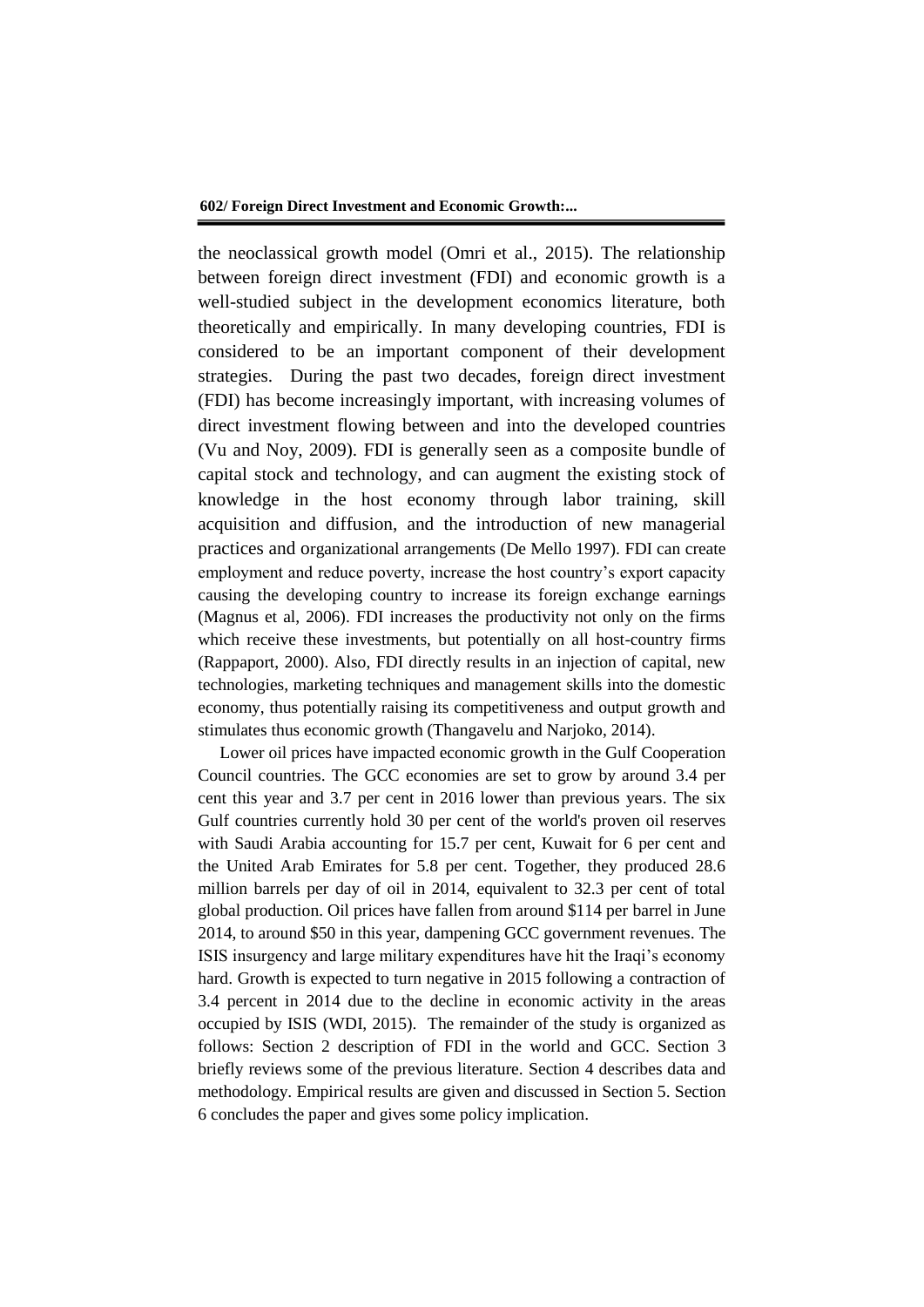## **2. FDI in the World and GCC<sup>1</sup>**

FDI has emerged as an important form of international capital flow. Recognizing the importance of investment with no borders, the World Bank has devoted its 2005 issue of "World Development Report" to the issue of trade and investment, discussing in detail the importance of foreign capital flow to the economies of the host countries. According to the World Bank, "few countries have grown without being open to trade"<sup>2</sup>. Generally, there is a wide agreement on the importance of openness that leads to FDI flows. The debate has been motivated by the recent economic crises in a number of countries of Southeast Asia. Hence, recognizing the importance of openness to economic growth, an increasing number of countries have adopted more liberal policies towards the flow of foreign capital. As a result, FDI inflow to developing countries increased from 0.1 percent of global GDP in 1970 to 10 percent in 2014 (World Bank, 2016).

On the global level, after financial crisis in 2008, global FDI inflow reached \$1228 billion in 2014. Furthermore, there was a large increase in the share of developing countries in FDI inflow. Inflows to developing countries surged by 17.5%, to \$681 billion, while those to the group of developed countries declined by 25%. As a result, the share of developing countries in world FDI inflows has increased to 55% of global FDI, the highest level since 1997 (UNCTAD, 2015). FDI flow into Asia, Latin America and Caribbean and Africa were \$465, \$53 and \$159 billion. Factors advanced to explain this increase in FDI flow into the developing countries include intense competitive pressures in many industries of the source countries, higher prices for many commodities, which stimulated FDI to countries that are rich in natural resources, and higher expectations for economic growth. UNCTAD (1996) identifies some of the most important factors leading so such a surge in global FDI flows. They include the increasing trend in privatization and the resulting foreign firm's acquisition of domestic firms, production globalization, and global financial integration. According to UNCTAD (2015), FDI further increases in FDI to developing countries are expected in the near future due to expected favorable economic growth wide spread consolidation, corporate restructuring, profit growth persistence and the continuation of the pursuit of new markets by industries in the source countries. Figure 1 report the FDI inflows in the world in the period 2000- 2014.

-

<sup>1.</sup> Gulf Cooperation Council

<sup>2.</sup> World Bank (2005)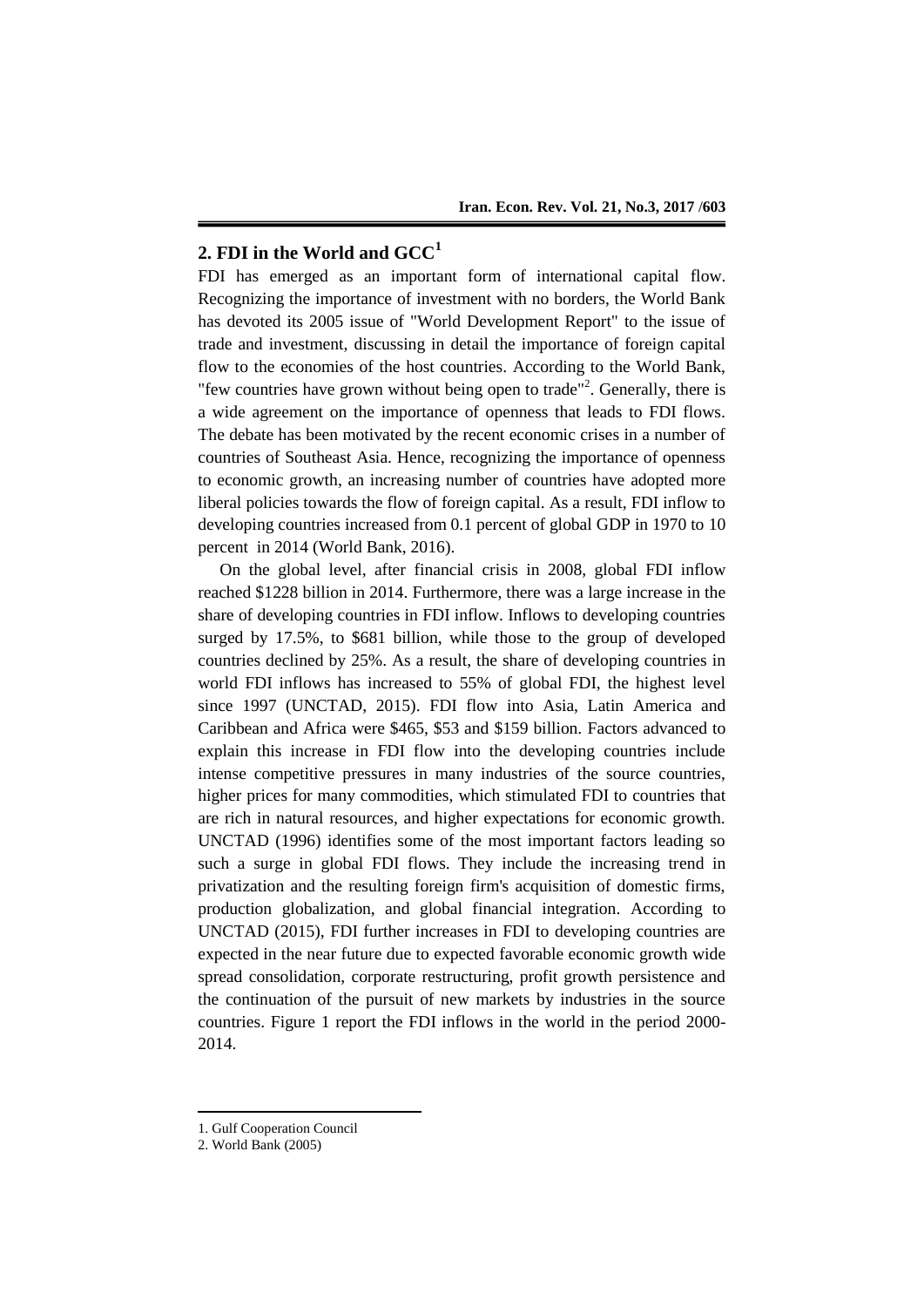

**604/ Foreign Direct Investment and Economic Growth:...**

**Figure 1: FDI inflows in the world**

**Resource**: UNCTAD, FDI/TNC database (www.unctad.org/fdistatistics)



**Figure 2: FDI net inflows to GCC Resource**: UNCTAD, FDI/TNC database (www.unctad.org/fdistatistics)

Among developing countries, Asia and Oceania region were the largest recipient as well as source of FDI. In 2014 FDI inflow to both regions amounted to \$467 billion, \$38 billion more than in 2013. This marked the largest increase ever to these regions, with China, Hong Kong and Singapore getting the lion share of the increase. China continued to be the largest developing country recipient with \$128 billion in FDI inflows. Furthermore, a new destination of FDI has strongly emerged in West Asia with inflows \$43 billion in 2014. Countries like Saudi Arabia, United Arab Emirates and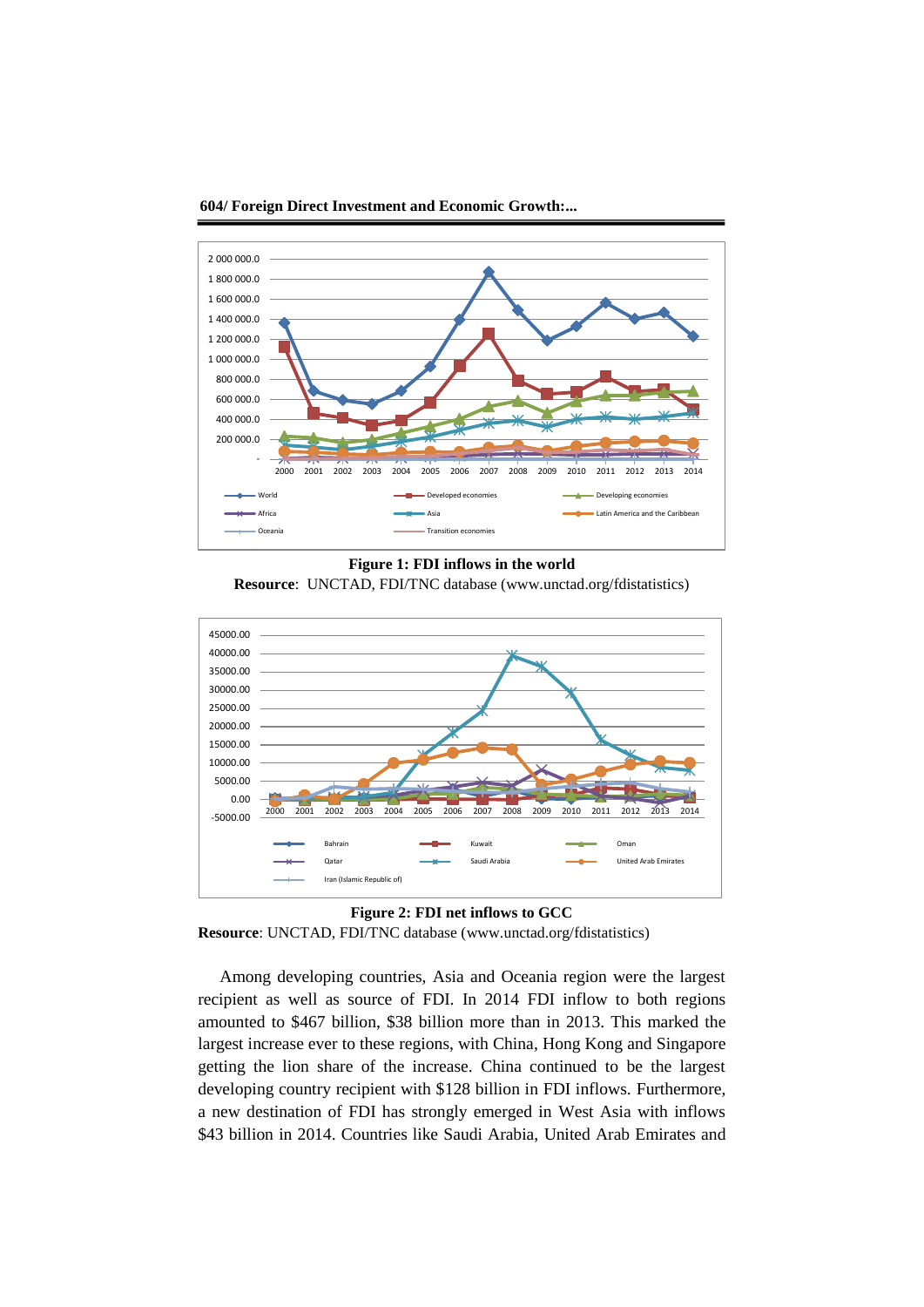Turkey were identified as the major recipients in that region, receiving more than half of the total inflow to that region. In addition, Latin America and the Caribbean registered a significant upsurge of FDI inflows in 2014, reaching \$159 billion. FDI inflows to South-East Europe and the CIS, a new group of economies under the United Nations reclassification, grew at an all-time high rate of more than 40% in 2014, reaching \$46 billion.

GCC countries have recognized the importance of attracting FDI and hence have adopted new measures aiming at attracting foreign capital and encouraging foreign investment. The development priorities of GCC countries include achieving sustained economic growth away from oil by raising private investment rates; strengthening local technological capacities and skills; and improving the competitiveness of their exports in world markets, creating more and better employment opportunities away from government sector. Openness to foreign capital and inflow of FDI has been inspired by an expectation that they will bring in invisible financial resources, attracting modern technology and raising the efficiency with which existing technologies are used. In addition, FDI may provide access to export markets and raise marketing capabilities of local firms.

The recent profile of the FDI flow as a percentage of GDP in Iran and GCC countries is summarized in tables 1 and Figure 3, which shows that FDI flow has been an important form of GDP in Iran and most of GCC countries. As a percentage of GDP, FDI flow has accounted for more than the world average in two of the six GCC countries (Saudi Arabia, UAE and Qatar), while reporting a high share in the other GCC countries in most of the years presented. In general, FDI has been strongly present in the economies of the GCC countries and, therefore, the relationship between FDI and economic growth in these courtiers warrants careful analysis, as this relationship has not been studied, to the best of our knowledge.

|              | 2000   | 2005 | 2010 | 2014 |  |
|--------------|--------|------|------|------|--|
| Iran         | 0.2    | 1.3  | 0.8  | 0.5  |  |
| Bahrain      | 0.4    | 6.6  | 0.6  | 2.8  |  |
| Kuwait       | 0.0    | 0.3  | 1.1  | 0.3  |  |
| Oman         | 0.4    | 4.9  | 2.1  | 0.9  |  |
| Qatar        | 1.4    | 5.6  | 3.7  | 0.5  |  |
| Saudi Arabia | $-0.1$ | 3.7  | 5.5  | 1.1  |  |
| <b>UAE</b>   | $-0.5$ | 6    | 1.9  | 2.5  |  |
|              |        |      |      |      |  |

**Table 1: FDI (net Inflows) % of GDP in Iran and GCC**

**Resource:**UNCTAD, FDI/TNC database (www.unctad.org/fdistatistics)

Last January, the nuclear agreement between, Iran and the five permanent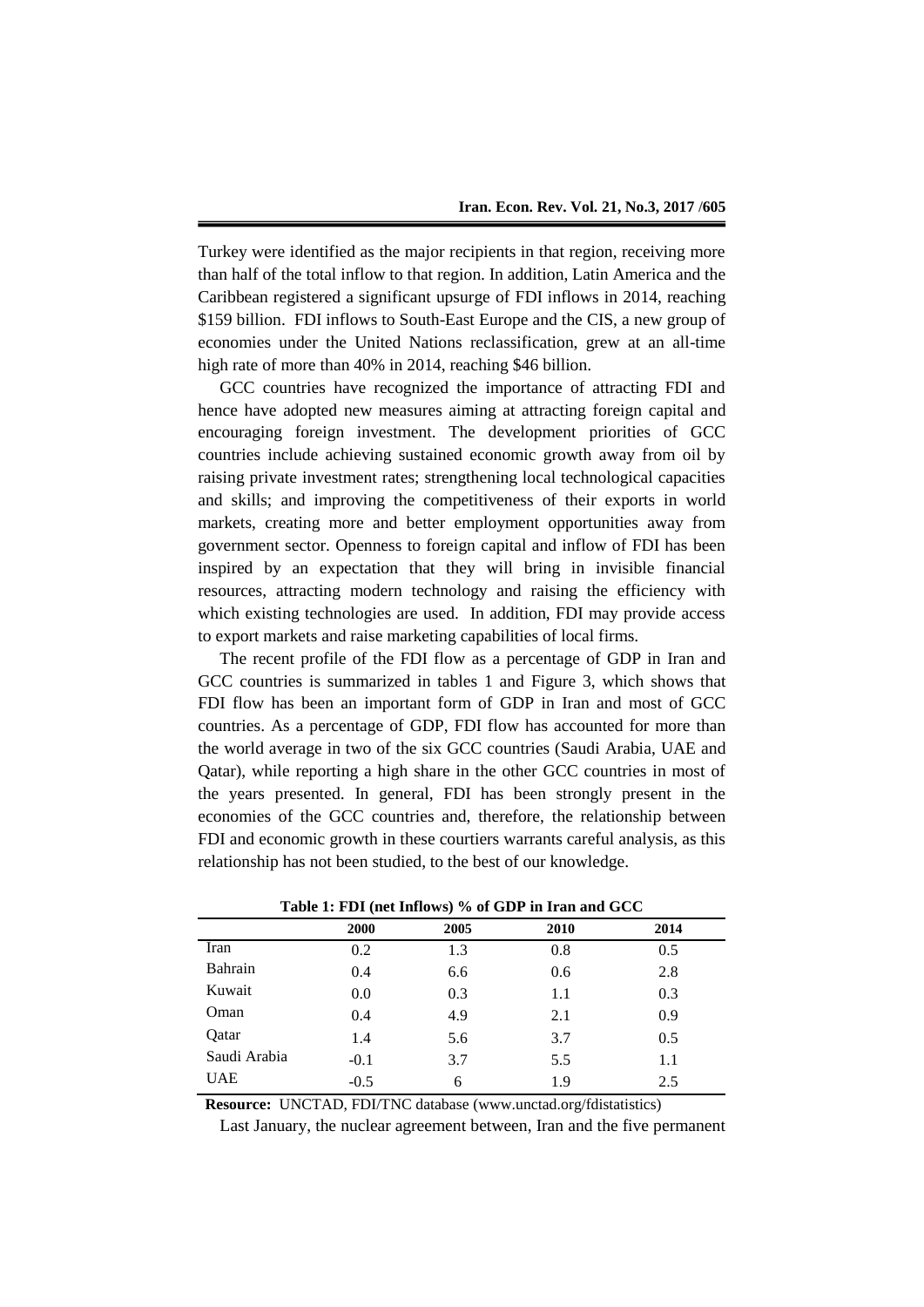members of the UN Security Council (US, China, France, Russia, UK), plus Germany and the EU became effective. Once approved and implemented, the JCPOA is expected to provide relief from sanctions in four broad areas: (1) export and transportation of hydrocarbon and hydrocarbon-related products; (2) banking and other financial services and transactions, including restored access to the international payment system (SWIFT); (3) access to foreign financial assets; and (4) the sale, supply of parts, and transfer of goods and services to the automotive and air-transportation sectors, and associated foreign investment. The post-sanctions growth dividend will also depend on the domestic macroeconomic policy response and the pace and content of structural reforms following the removal of the sanctions. Structural reforms of the business climate and labor and financial markets could play a key role in this respect. Macroeconomic policies will also need to be adjusted in the years ahead so that the authorities can achieve their goals of single-digit inflation, a competitive real exchange rate, and sustainably higher inclusive growth. In particular, additional fiscal consolidation would help contain the appreciation of the real exchange rate and support monetary policy in containing demand and achieving the desired reduction in inflation.

The simple response is that the nuclear agreement is necessary but not sufficient for Iran to attract FDI. Today, the rivalry for International FDI is more intense than ever before, due to stagnation in advanced economies and deceleration in emerging economies. As a result, Iran must push investment promotion, upgrade competitiveness, improve the business environment, and communicate its unique advantages, and so on. In the West, the conventional wisdom is that in 2015-16 the sanctions effect may keep Iran's growth still around 0.5% to -0.5%, whereas in 2016-17 real GDP growth will climb to 4%-5.5%. With sanctions, foreign investment plunged to just \$80 million in 2013, returning to \$2.5 billion last year. In the past, these projects have been in heavy industrial sectors, such as oil and natural gas, metals, coal and automotive. Iran and China have outlined a plan to broaden relations and expand trade up to \$600 billion over the next 10 years. Iran's efforts to attract FDI are well aligned with China's 'One Belt One Road' initiative, which seeks to spread economic development from China and Asia to the Middle East, Africa and the Americas – as well as with the Asian Infrastructure Investment Bank and the BRICS New Development Bank.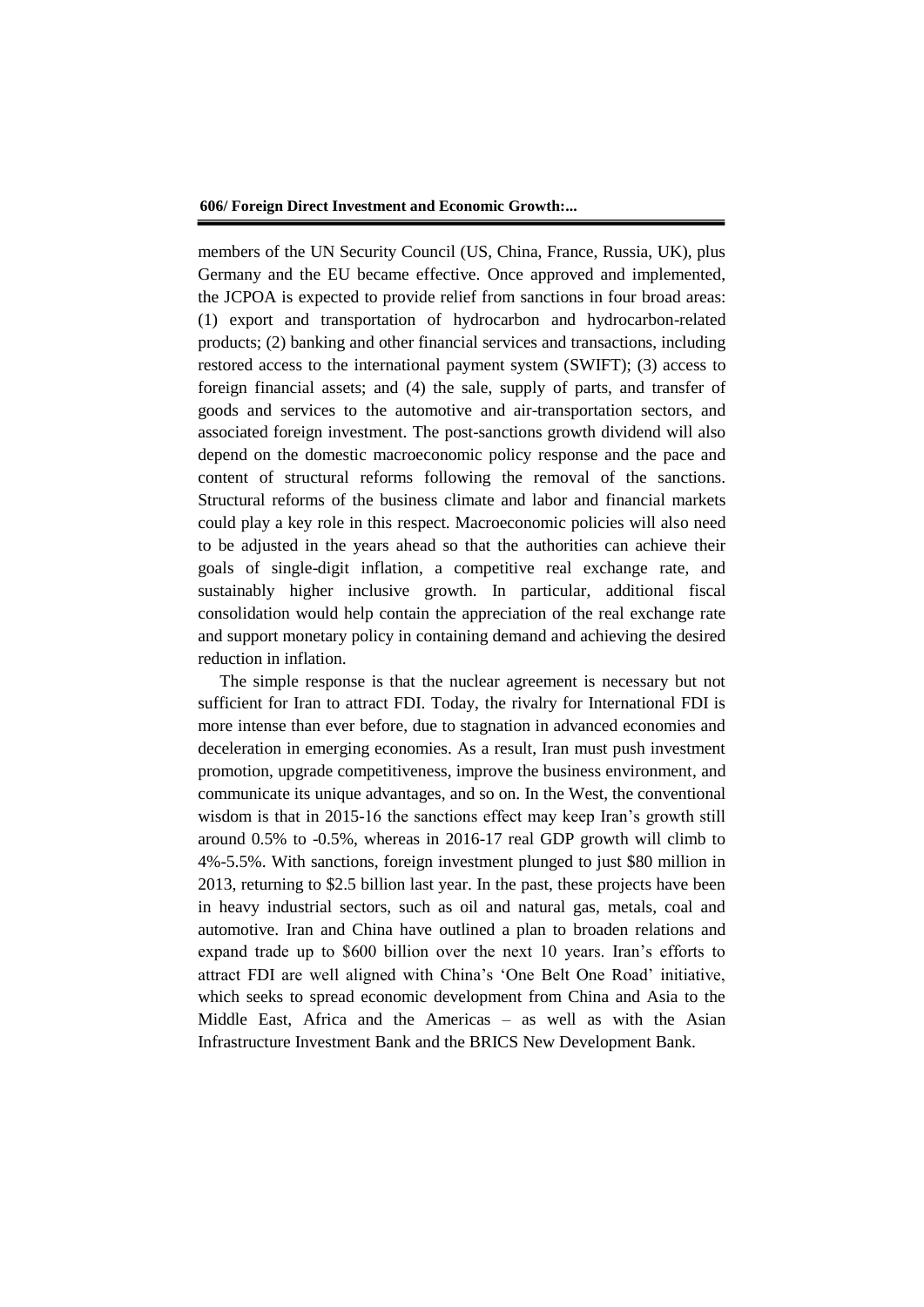

**Figure 3: GDP Growth Rate in Iran and GCC Resource:** WDI, database (http://data.worldbank.org/indicator)

In macroeconomic terms, GDP has been one of the most volatility and unstable indicators in Iran and GCC countries. During the years 2005 - 2014, GDP growth in GCC (5.7%) has been higher than the MENA on an average 4-5 percent. In the same period, GDP growth rate in Iran (2.7%) has been lower than the MENA on an average 4-5 percent. The slowdown in economic growth in the region began in 2009 in almost all countries. The decline was particularly significant in 2002 (2.5 %), 2009 (1.7%) and 2014 (2.7%). The ISIS insurgency and large military expenditures have hit the Iraqi's economy hard. Growth is expected to turn negative in 2015 following a contraction of 0.5 percent in 2014 due to the decline in economic activity in the areas occupied by ISIS. Growth in Economic activity in Iran due to sanctions has not been positive

Iran's economy has grown not only through sanctions but also enjoyed growth has been negative and even negative growth rate. Real GDP growth could rise up to 5/5 percent in 2016/17 and 2017/18, while hovering around 3/5 - 4 percent annually in the years after. The most important driver of growth in the short term would be a recovery in oil production and exports, projected to increase by about 0.6 million barrels per day (mbpd) in 2016 and by about 1.2 mbpd over the medium term. Higher oil output would contribute about three quarters and two-thirds of the estimated economic growth in 2016/17 and 2017/18, respectively. Figure 3 report the growth rates of GDP for Iran and GCC countries in the period 2000-2014.

#### **3. Literature Review**

There is conflicting evidence in the literature regarding the question as to how, and to what extent, FDI affects economic growth. FDI may affect economic growth directly because it contributes to capital accumulation, and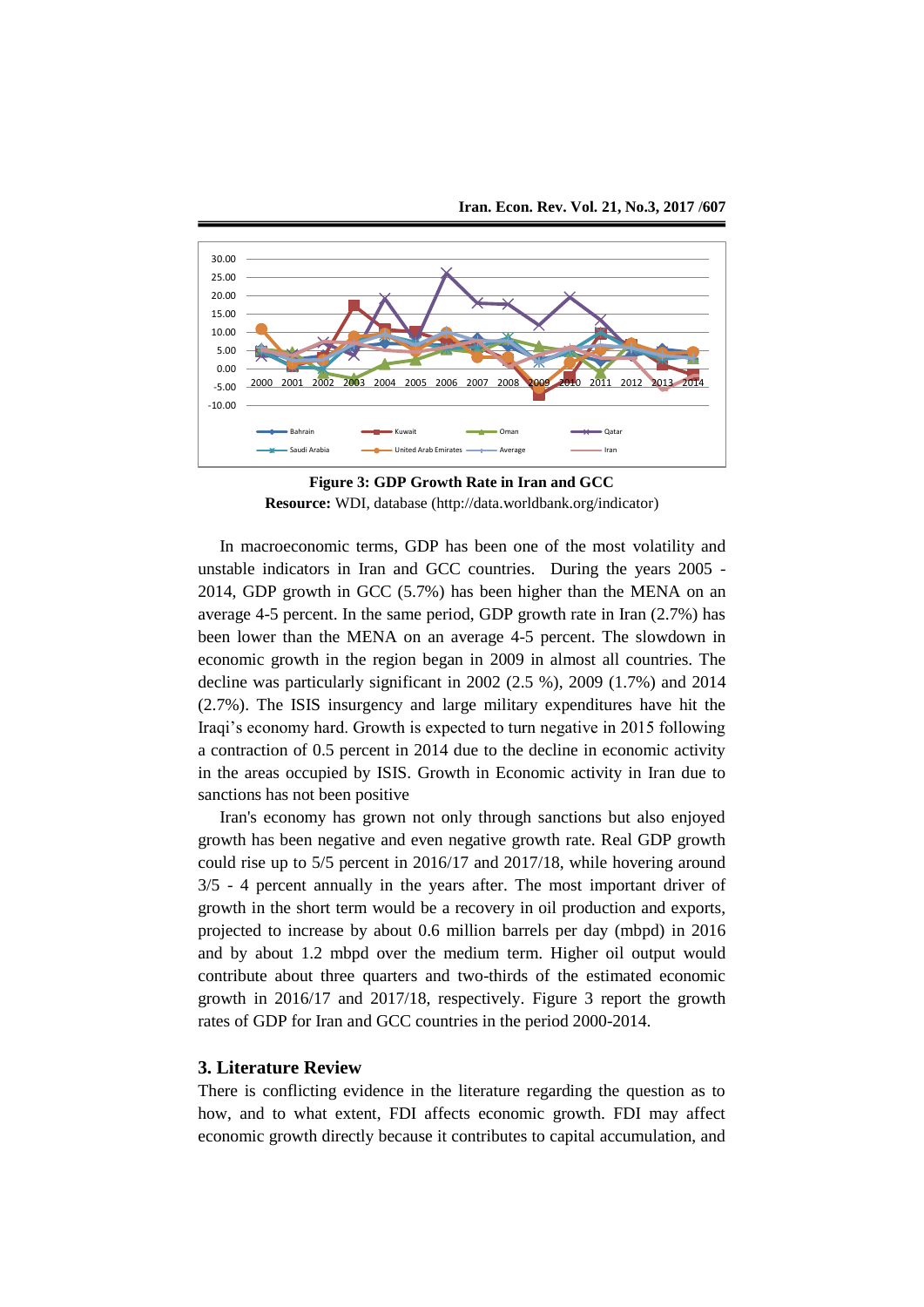the transfer of new technologies to the recipient country. In addition, FDI enhances economic growth indirectly where the direct transfer of technology augments the stock of knowledge in the recipient country through labor training and skill acquisition, new management practices and organizational arrangements (De Mello, 1999).

There are a significant number of studies which identified a positive relationship between FDI and economic growth, both in developed and developing countries (Lu et al, 1999; Zhang, 2001; Alfaro, 2004; Lee and Tan, 2006; Vu, 2009; Choong, 2010; Narjoko, 2014). The FDI contributes to economic growth in developing countries by complementing domestic savings which are usually low, improving the balance of payment and also as a source of knowledge transfer and spillovers (De Mello, 1997). The positive relationship between FDI and the effects generated in the economy requires the insurance of a minimum level of human capital, economic and financial stability and a degree of markets liberalization [UNCTAD, 1999]. Hsiao and Shen (2003), who point out that economic growth is one of the important factors attracting foreign investment in developing countries.

Murshed and Kinuthia (2015) investigate the determinants of direct investment in Kenya and Malaysia using vector autoregressive model for the period 1960–2009. The results do provide support for the role of FDI in Malaysia's industrial success but not for growth in Kenya. Brahmasrene and Lee (2013) examine the long-run equilibrium relationship among tourism, CO2 emissions, economic growth and foreign direct investment (FDI) using panel data of European Union countries from 1988 to 2009. The results from panel cointegration techniques and fixed-effects models indicate that a longrun equilibrium relationship exists among these variables. Also results show that FDI coefficients indicate that a 1 percent increase in FDI inflows increases economic growth by 0.083 percent. Mah (2010) investigate the relationship and causality between FDI inflows and economic growth in China during 1983-2001. The empirical results show that FDI inflows have not caused GDP. Sakar (2007) examine the relationship between FDI and economic growth in sample of 51 lesser developed countries over the period of 1970- 2002. The results show that growth Panel and time series data 51 lesser developed countries 1970- 2002. In the majority of cases there is no long term relation between FDI and economic growth.

Alfaro et al. (2007) investigate the effect of FDI on growth via financial markets using panel data approach fo72 countries over 1975-1995 periods. Factor accumulation – physical and human capital – does not seem to be the main channel through which countries benefit from FDI. Also, they find that countries with well-developed financial markets gain significantly from FDI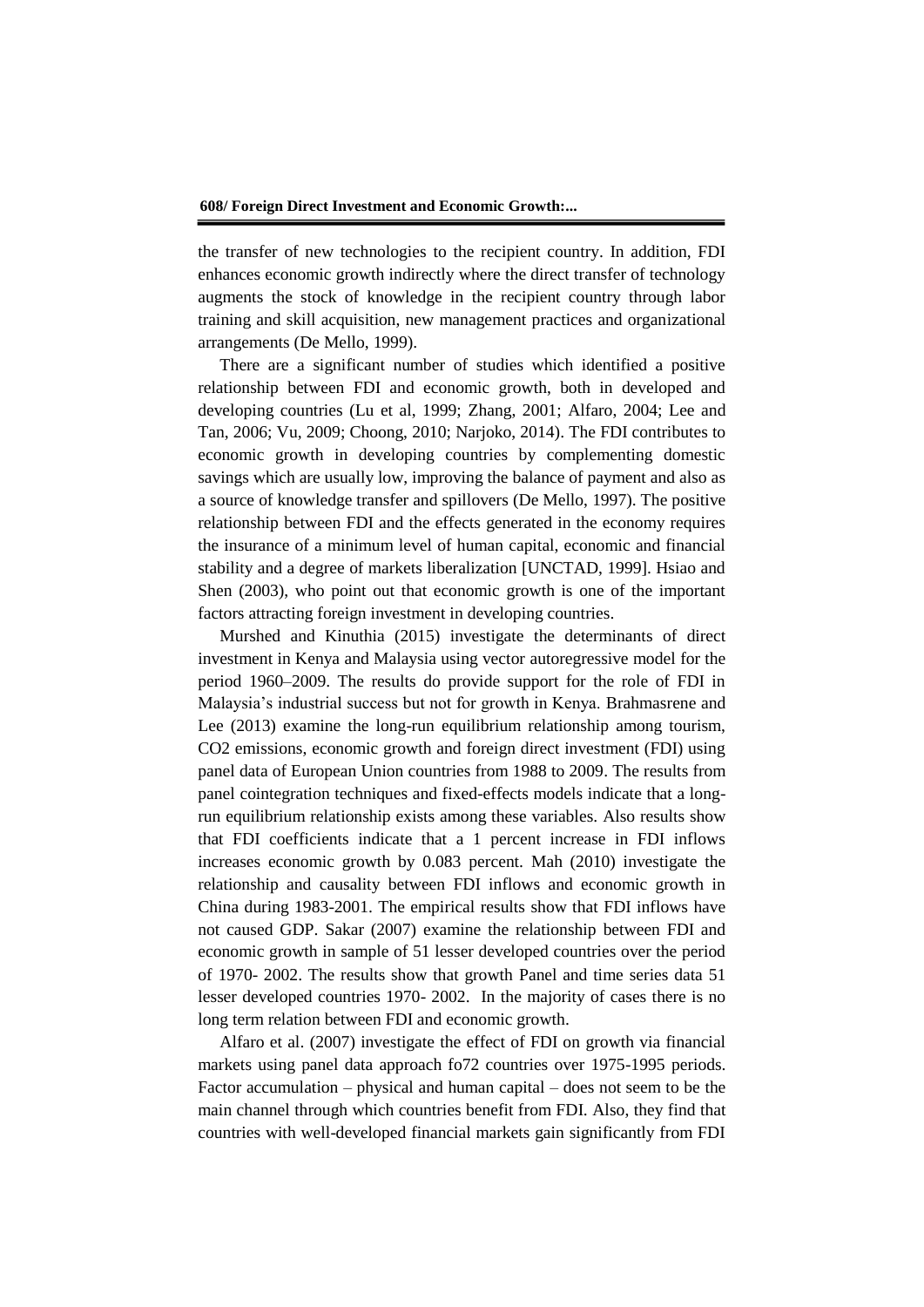via TFP improvements. These results are consistent with the recent findings in the growth literature that show the important role of TFP over factors in explaining cross-country income differences. Li and Liu (2005) investigate the effects of FDI on growth for 84 countries over the period 1970-1999. The results imply that FDI affects growth directly and also indirectly through its interaction with human capital. They also found a negative coefficient for FDI when it is interacted with the technology gap between the source and host economies. Hermes and Lensink (2003) investigate the role the development of the financial system plays in enhancing the positive relationship between FDI and economic growth for 67 countries over the 1970-1995. Evidence obtained in their study indicates that there is a positive effect of FDI on economic growth for 37 countries (Latin America and Asia region).

Bengoa et al. (2003) examine the relationship between FDI and growth in a panel data for a sample of 18 Latin American countries for the period 1970-1999. The results imply that FDI affects growth positively. In order for a positive effect from FDI to be achieved, the country must have an adequate level of human capital, economic stability, and liberalized capital markets. Levine and Carkovic (2002) investigate the relationship and causality between FDI and economic growth using Generalized Method of Moment (GMM) estimators for the period 1960-1995 on 72 countries. The empirical results showed that FDI inflows do not exert an independent influence on economic growth. Borensztein et al. (1998) investigate the effect of FDI and economic growth for 69 LDCs in the period 1970-1989. The results show that inward FDI has positive effects on growth through its interaction with human capital. They also found that FDI contributed more to growth than domestic investment and that it also had the effect of increasing domestic investment.

## **4. Methodology and Data**

Pesaran et al. (2001), Pesaran and Pesaran (1997), Pesaran and Shin (1997) have developed cointegration technique known as the 'Autoregressive Distributed Lag (ARDL)' Bound test. The ARDL bound test approach has several advantages over the Johansen's cointegration method following: First the ARDL model its ability to detect long run relationships and solve the small sample size problem. Second the ARDL approach can be applied irrespective of whether the underlying regressors are purely first order integrated, I(1), purely zero order integrated, I(0), or a mixture of both. Third advantage is in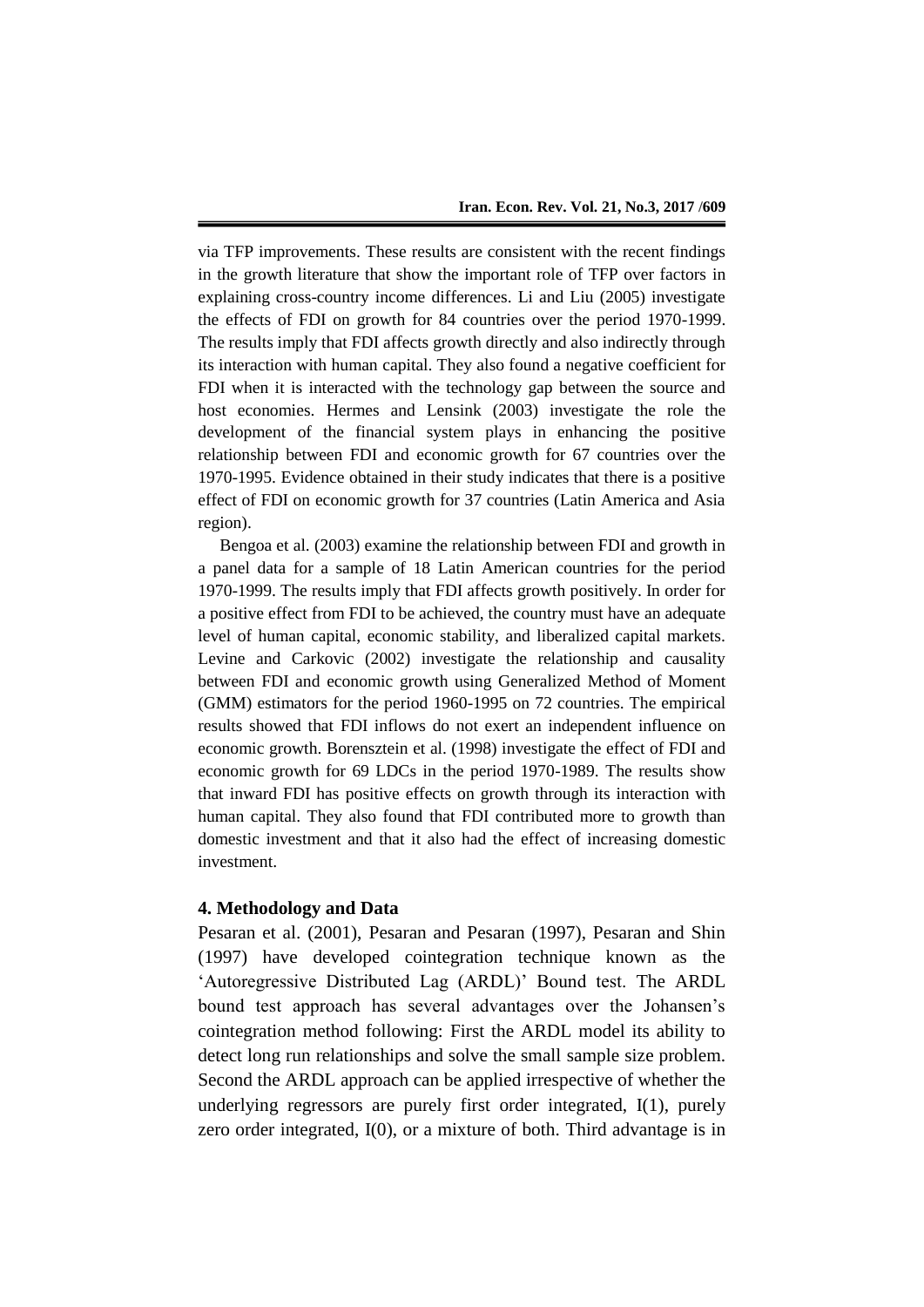ARDL, one can include dummy variable in the cointegration test process. Following Pesaran et al. (2001) we construct the vector autoregression (VAR) of order p, denoted VAR (p), for the following tourism-led growth function.

$$
Z_t = \mu + \sum_{i=1}^p \beta_i \ Z_{t-i} + \varepsilon_t \tag{1}
$$

where  $Z_t$  is the vector of both  $X_t$  and  $Y_t$ , where  $Y_t$  is the dependent variable defined as GDP growth rate and  $X_t = [FDI_t, TO_t, LF_t, GCF_t,$  $ER_t$ , is the vector matrix which represents a set of explanatory variables. There are five explanatory variables in this model, namely FDI (FDI), trade openness (TO), labor force (LF), Gross capital formation (GCF) and exchange rate (ER).  $\mu = [\mu_y \mu_x]'$ ,  $\beta_i$  is a matrix of VAR parameters for lag i. According to Pesaran et al. (2001), t y must be I(1) variable, but the regressor  $X_t$  can be either I(0) or I(1). We further developed a vector error correction model (VECM) as follows:

$$
\Delta Z_t = \mu + \alpha t + \lambda Z_{t-1} + \sum_{i=1}^{p-1} \gamma_i \Delta y_{t-i} + \sum_{i=0}^{p-1} \gamma_i \Delta x_{t-i} + \varepsilon_t \quad (2)
$$

Where  $\Delta$  is the first difference operator. We then partitioned the longrun multiplier matrix  $\lambda$  as:

$$
\lambda = \begin{vmatrix} \lambda_{yy} & \lambda_{yx} \\ \lambda_{xy} & \lambda_{xx} \end{vmatrix}
$$

The diagonal elements of the matrix are unrestricted; therefore the selected series can be either I(0) or I(1). If  $\lambda_{\gamma y} = 0$ , then y is I(1) conversely. If  $\lambda_{yy}$ <0, then y is I(0). The VECM procedures described above are important in the testing of at most one cointegrating vector between dependent variable  $y_t$  and  $x_t$ . To derive our preferred model, we followed the assumptions made by Pesaran et al. (2001) in Case III, that is, unrestricted intercepts and no trends. After imposing the restrictions  $\lambda_{\gamma\nu}$ =0,  $\mu \neq 0$  and  $\alpha = 0$ , the tourism-led growth function can be stated as the following unrestricted error correction model (UECM):

$$
\Delta \text{lnGDP}_{i,t} = \beta_0 + \sum_{p=1}^{n} b_p \Delta \text{lnGDP}_{i,t-p} + \sum_{p=0}^{n} c_p \Delta \text{lnFDI}_{i,t-p} + \sum_{p=0}^{n} d_p \Delta \text{lnLF}_{i,t-p} + \sum_{p=0}^{n} e_p \Delta \text{lnGCF}_{i,t-p} + \sum_{p=0}^{n} f_p \Delta \text{lnER}_{j,t-p} + \sum_{p=0}^{n} g_p \Delta \text{lnTO}_{i,t-p} + \lambda_1 \text{lnGDP}_{i,t-1} + \lambda_2 \text{lnFDI}_{i,t-1} + \lambda_3 \text{lnLF}_{t-1} + \lambda_4 \text{lnGCF}_{mi,t-1} + \lambda_5 \text{lnER}_{j,t-1} + \lambda_6 \text{lnTO}_{mi,t-1} + \mu_t
$$
\n(3)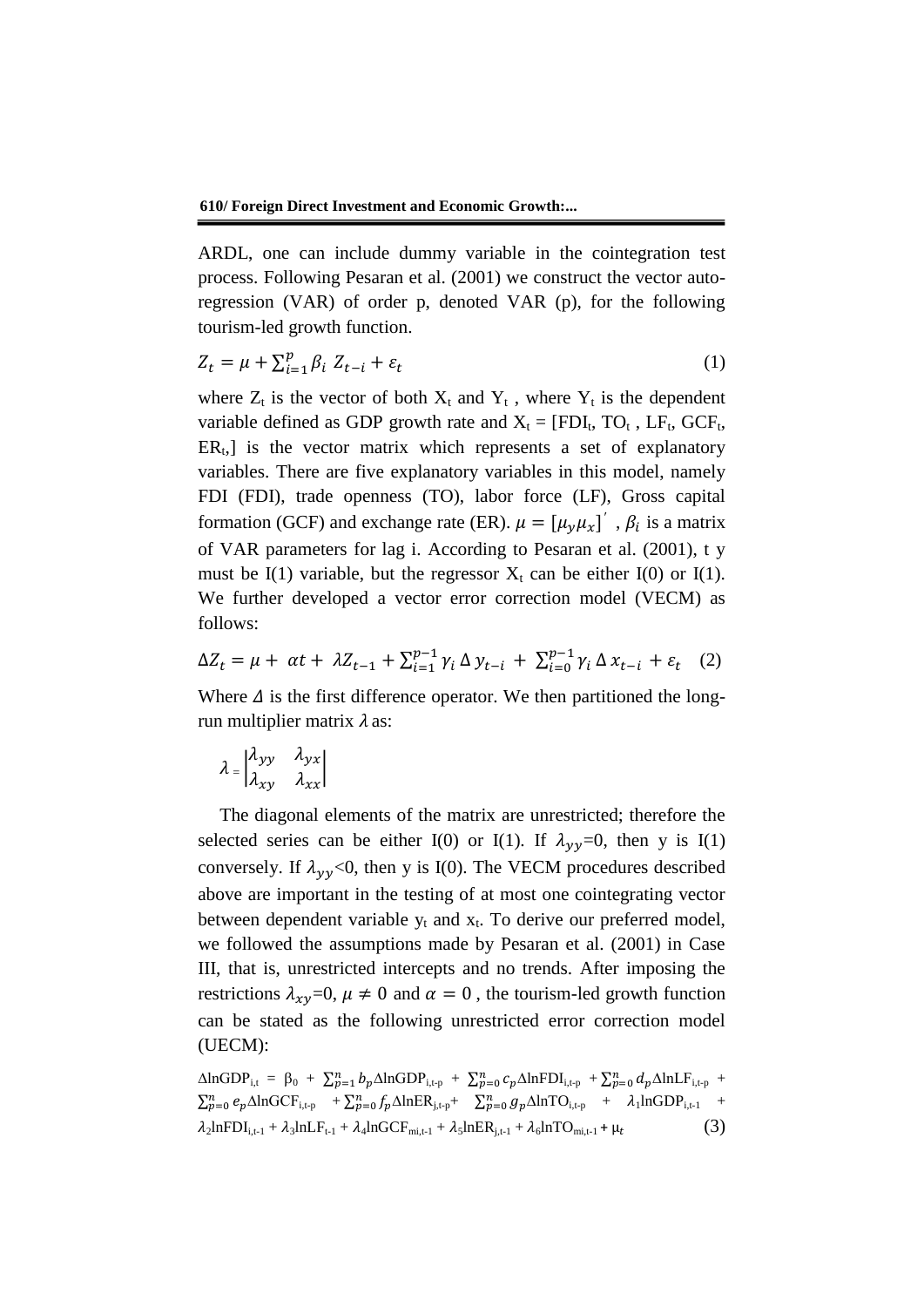Here  $\Delta$  is the first difference operator,  $\mu_t$  is a white noise disturbance term, lnGDP is the log of GDP growth rate, lnFDI is the log of foreign direct investment, lnLF is the log labor force, lnGCF is the log gross capital formation, lnER is the log of exchange rate and lnTO is the log of trade openness. From the estimation of UECMs, the long run elasticities are calculated from the estimated respective coefficients of the one lagged level explanatory (independent) variables divided by the coefficient of the one lagged level dependent variable. For example, in equation (3), the long-run tourism elasticities are  $(\lambda_2 / \lambda_1)$ .

The long run level relationship among the variables of interest is determined by using Wald-coefficient test or F-test. The F-test is used for testing the existence of long run relationships. The null hypothesis for no cointegration between the variables in Equation (3) is:

 $(H_0: \lambda_1 = \lambda_2 = \lambda_3 = \lambda_4 = \lambda_5 = \lambda_6 = 0)$  $(H_a: \lambda_1 \neq \lambda_2 \neq \lambda_3 \neq \lambda_4 \neq \lambda_5 \neq \lambda_6 \neq 0)$ 

If the computed F-statistics is higher than the upper bound critical value (CV), the null hypothesis of no cointegration is rejected. If the computed F-statistics is smaller than lower bound critical value (CV), then the null hypothesis of no cointegration cannot be rejected. However, if the computed F-statistic falls inside the upper and lower bounds, a conclusive inference cannot be made without knowing the order of integration of the underlying regressors. In other words, unit root test of the variables need to be conducted before proceeding with the ARDL technique (Narayan, 2004).

The next stage involves constructing standard Granger-type causality tests augmented with a lagged error-correction term where the series are cointegrated. In the equations above, the lagged dependent variables are correlated with the error terms. The resulting model is:

$$
\Delta GDP_{it} = \sum_{j=1}^{m} \alpha_j \Delta GDP_{it-j} + \sum_{j=1}^{m} \delta_j \Delta FDI_{it-j} + \Delta u_{it}
$$
\n
$$
\Delta FDI_{it} = \sum_{j=1}^{m} \beta_j \Delta GDP_{it-j} + \sum_{j=1}^{m} \varphi_j \Delta FDI_{it-j} + \Delta v_{it}
$$
\n(4)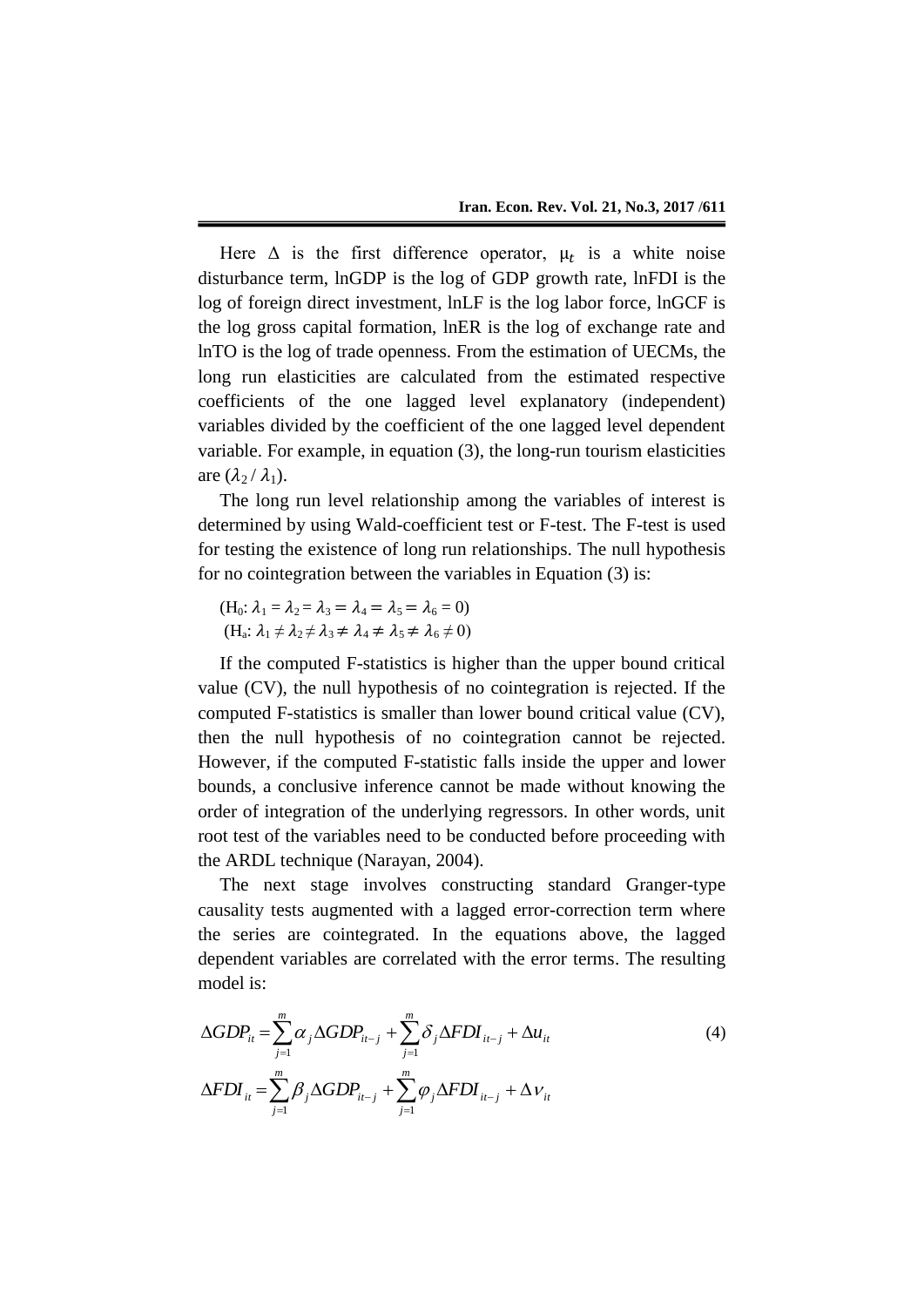To test for the causality, the joint hypotheses  $\delta_j = 0$  *for*  $j = 1, \dots, m$  and  $\beta_j = 0$  *for*  $j = 1, \dots, m$  is simply tested. The variable *FDI* is said not to Granger-cause the variable *GDP* if all the coefficients of lagged FDI in equation) are not significantly different from zero, because it implies that the history of FDI does not improve the prediction of *GDP.*

The null hypotheses tested are:

$$
\delta_j = 0
$$
 for  $j = 1, \dots, 6$   
\n $\beta_j = 0$  for  $j = 1, \dots, 6$ 

| <b>Variable</b>           | <b>Proxy</b> | <b>Description</b>      | <b>Source</b>                             |  |  |
|---------------------------|--------------|-------------------------|-------------------------------------------|--|--|
| Economic Growth           | <b>GDP</b>   | Growth of GDP           | World Development Indicator               |  |  |
|                           |              |                         | (WDI, 2016)                               |  |  |
| Foreign direct investment | <b>FDI</b>   | Net inflows             | UNCTAD, 2016                              |  |  |
| <b>Trade Openness</b>     | <b>TO</b>    | $(Import + Expert)$     | World Development Indicator               |  |  |
|                           |              | <b>GDP</b>              | (WDI, 2016)                               |  |  |
| <b>Infrastructures</b>    | <b>GCF</b>   | Gross capital formation | World Development Indicator               |  |  |
|                           |              | $(\% \text{ of GDP})$   | (WDI. 2016)                               |  |  |
| <b>Exchange Rate</b>      | ER           | <b>Exchange Rate</b>    | <b>International Financial Statistics</b> |  |  |
|                           |              |                         | (2016)                                    |  |  |
|                           |              |                         | World Development Indicator               |  |  |
| Labor                     | LF           | Labor Force             | (WDI, 2016)                               |  |  |

|  | Table 2: Variables and Data Sources |  |  |
|--|-------------------------------------|--|--|
|--|-------------------------------------|--|--|

#### **5. Empirical Results**

The analysis is started by the unit root test of the data series used. First, the order of integration in each of the series is tested. Standard individual ADF test results are included for the all data series. The lag lengths were chosen using Akaike Information Criteria (AIC). The ADF results indicate that the null of a unit root for the individual series is not rejected for all of the series tested at their levels. On the other hand, the null of unit roots is strongly rejected at the 1% significance level for all series at their first difference. The results strongly support the conclusion that the series are stationary only after being differenced once. Hence, the ADF test indicates that the series are integrated of order one, i.e., I(1) at the 5% significance level.

Having established that the FDI and GDP series are integrated of the first order, the second step in testing the relationship between FDI and GDP is to test for the cointegration relationship between the two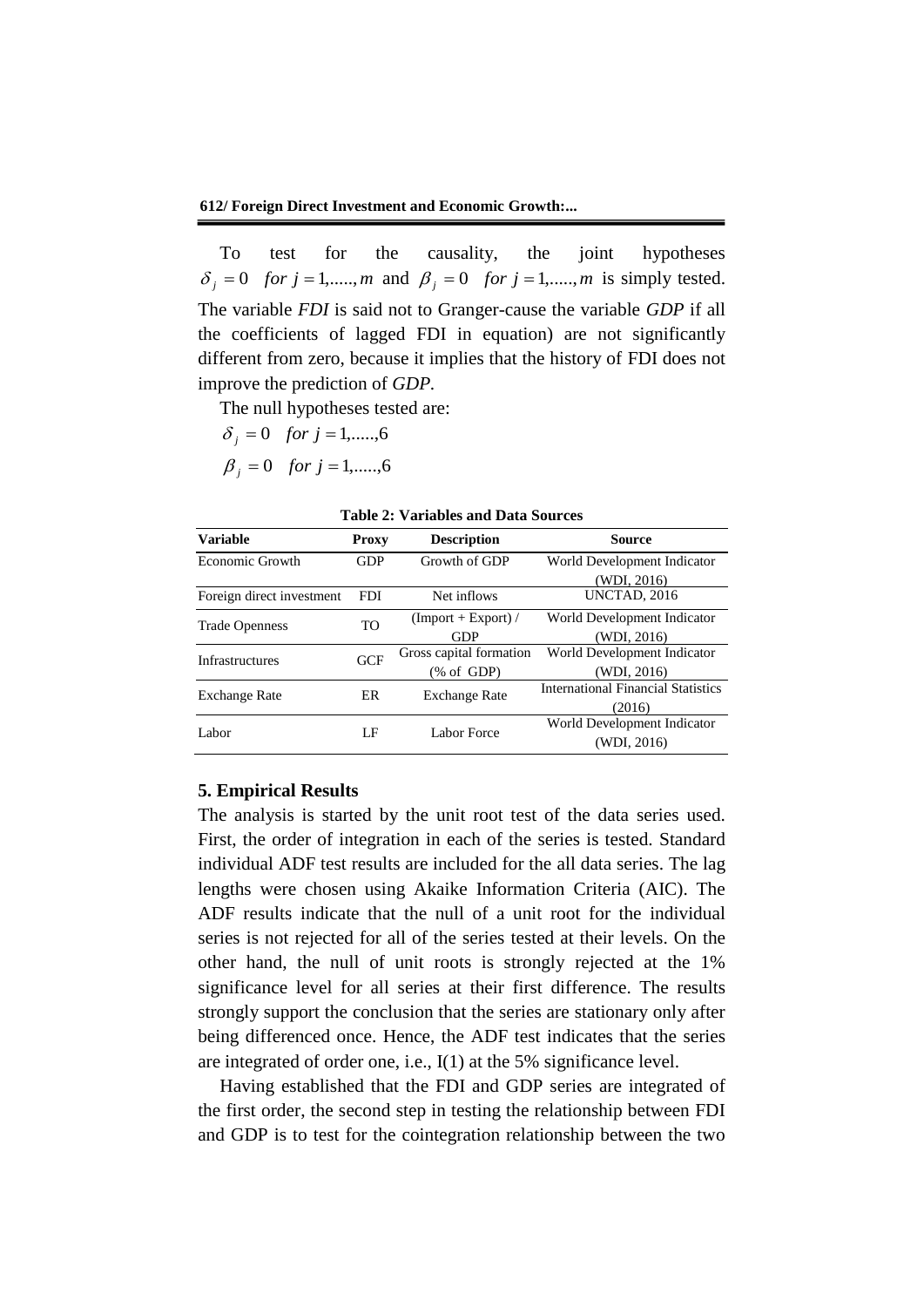variables. The test for the long-run relationship between both variables using bound test was conducted. Table 3 reports the bound test results. It can be seen from the test results in the table that F-computed statistics significantly reject the null of no cointegration. This implies a long run co-movement of FDI and GDP in the long run. That is, there is a long-run steady-state relationship between FDI and GDP for Iran and individual country of GCC.

| <b>Table 3: Results of Bound Test Cointegration</b> |                   |       |      |       |      |
|-----------------------------------------------------|-------------------|-------|------|-------|------|
|                                                     |                   | $1\%$ |      | $5\%$ |      |
|                                                     |                   | I(0)  | I(1) | I(0)  | I(1) |
| Country                                             | <b>F-computed</b> | 2.57  | 4.04 | 2.86  | 4.19 |
| Iran                                                | 4.03              |       |      |       |      |
| Bahrain                                             | 5.05              |       |      |       |      |
| Kuwait                                              | 4.36              |       |      |       |      |
| Oman                                                | 4.99              |       |      |       |      |
| Qatar                                               | 5.46              |       |      |       |      |
| Saudi Arabia                                        | 6.37              |       |      |       |      |
| <b>UAE</b>                                          | 7.68              |       |      |       |      |

**Resource**: Pesaran et al. (2001): 300–301 for F-statistics and pp. 303–304 for t ratios (case III: Unrestricted intercept and no trend).

Table 4 contains the estimated long-run regression coefficient estimates. The estimate of coefficient of FDI for all countries except Kuwait is positive and statistically significant. With considers to the role of FDI, results from table 4 indicates that this sector makes a significant contribution to economic growth in the long run. These findings of the current study are consistent with some previous studies which also found a significant positive effect of FDI to real GDP per capita for example (Murshed and Kinuthia, 2015; Brahmasrene and Lee, 2013). As can be seen from the Table 4, for example, if FDI increase by 10 percent, real GDP growth rate increases by 1.24 percent in Iran. The results obtained from this study are consistent with those in the study of Ahmadi and Mojtaba (2011) where found positive effect of FDI and Openness on economic growth for Iran, and study of Al-Irani and Al-shamsi (2007) where they found causation from FDI to real GDP growth in the long-run for GCC. Therefore, trade openness has a positive and significant effect on economic growth in GCC. In addition the result indicates that the estimate of the coefficient of labor force and gross capital formation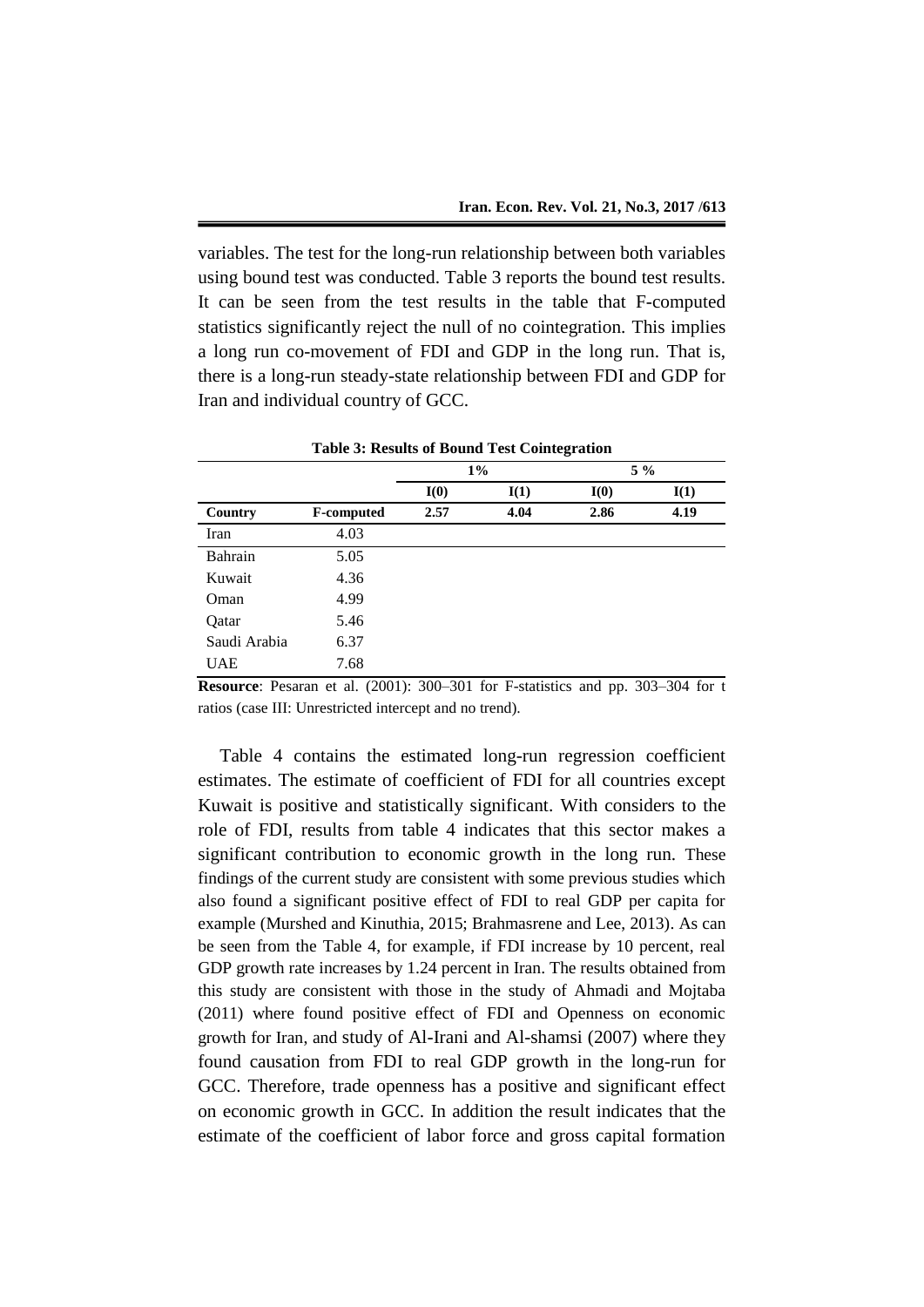are positive and statistically significant effect on economic growth in GCC. However, labor force and capital formation is necessary for economic growth, but it is not a sufficient condition for growth. These results are consistent with some previous studies also found that a significant positive effect on economic growth (Awokuse, 2008; Keong et al., 2005; Habibullah et al., 2009).

| Country        | <b>FDI</b> | GCF      | TО        | ER        | LF        |
|----------------|------------|----------|-----------|-----------|-----------|
| Iran           | $1.24*$    | $0.81**$ | $1.17**$  | 0.94      | $0.74*$   |
| <b>Bahrain</b> | $0.14**$   | $1.25*$  | $0.68*$   | $1.25***$ | 3.14      |
| Kuwait         | 2.65       | $0.98*$  | $1.05***$ | 2.36      | $0.65*$   |
| Oman           | $0.62***$  | $1.36**$ | $1.46*$   | 1.95      | $1.63**$  |
| Oatar          | $1.02*$    | $0.66**$ | $3.71***$ | 0.76      | 0.62      |
| Saudi Arabia   | $2.06**$   | $1.21*$  | $0.87**$  | 3.21      | $1.54***$ |
| <b>UAE</b>     | $3.014*$   | $1.05*$  | $2.04***$ | $0.32*$   | $0.81*$   |

**Table 4: Estimation of Long Run Elasticities of the Model**

**Note:** Significance levels denoted as follows \*\*\*\*: (1%), \*\*: (5%) and \*: (10%)

Once we have established a cointegration relationship between FDI and GDP, then we may conclude that there exists a long-run relationship between the two variables. We therefore postulate that there is (Granger) causality between FDI and GDP at least in one direction and possibly in both directions. Therefore, after confirming the long run relationship between our variables, we next test for their causality hypothesis. The results of Granger causality test are reported in Table 5. On the basis of the bounds test results for cointegration, if the variables in the models are cointegrated, the Granger causality tests require a VECM in the case of each pair of variables under consideration. The results of Granger causality test in Table 5 show causal relationships among the variables. First, bidirectional causalities in the study were observed from FDI to real GDP growth in Qatar, Saudi Arabia and UAE. Second, unidirectional causalities from FDI to real GDP growth rate in Iran and Bahrain and no causality between FDI and real GDP growth rate in Kuwait and Oman. The results obtained from this study are consistent with those in the study of Al-Irani and Al-shamsi (2007) where they found causation from FDI to real GDP growth in the long-run for GCC.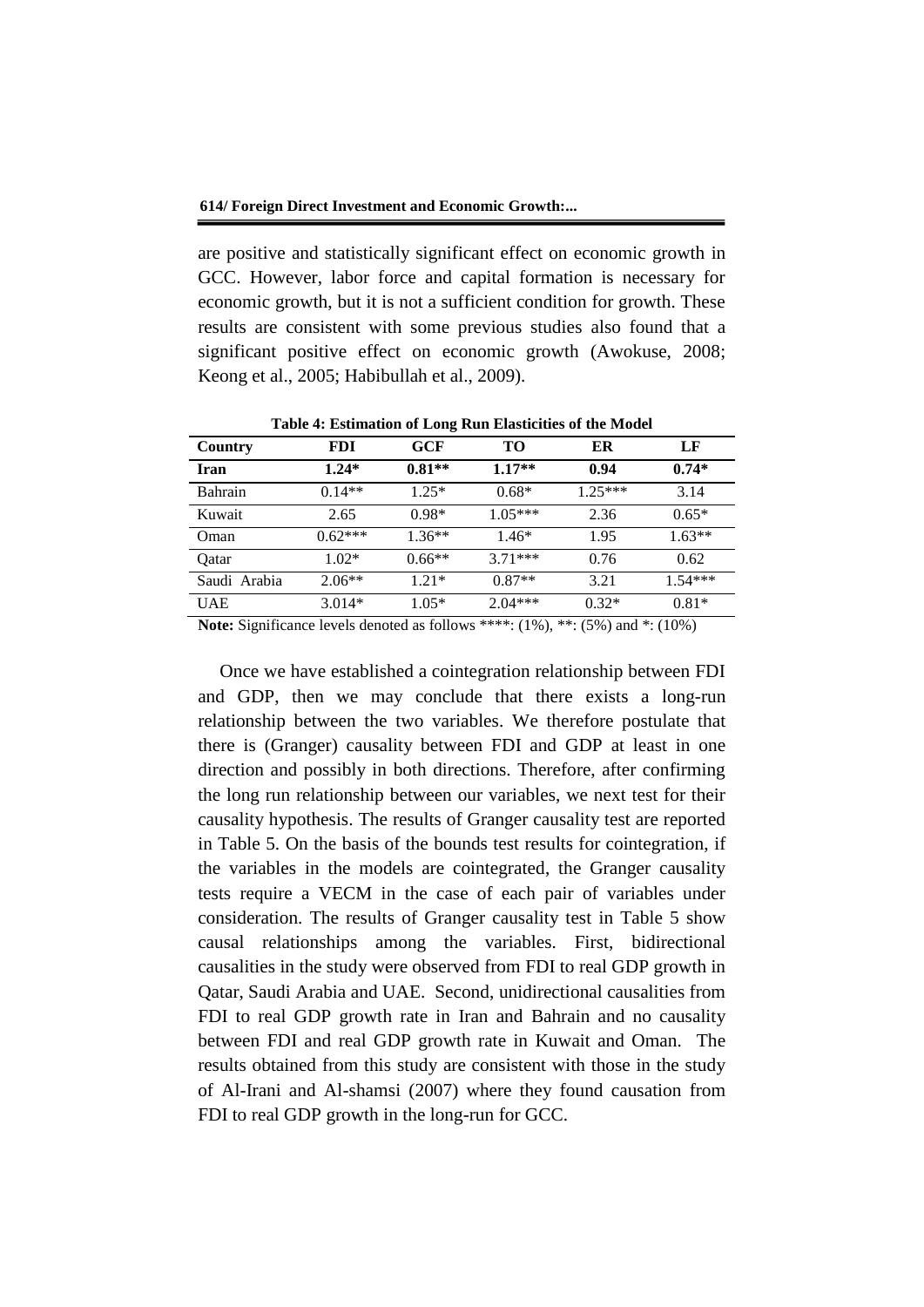| <b>Table 5: Granger Causality Tests</b> |           |                |           |                           |  |  |
|-----------------------------------------|-----------|----------------|-----------|---------------------------|--|--|
| Lag level                               | 1         | $\overline{2}$ | 3         |                           |  |  |
| <b>Null hypothesis</b>                  | F-Stat    | F-Stat         | F-Stat    | <b>Result</b>             |  |  |
| $(1)$ Iran                              |           |                |           |                           |  |  |
| FDI does not Granger cause              | $4.24*$   | $3.47*$        | 2.73      |                           |  |  |
| <b>GDP</b>                              |           |                |           |                           |  |  |
| GDP does not Granger cause              | 0.87      | 1.02           | 0.93      | $FDI \rightarrow GDP$     |  |  |
| <b>FDI</b>                              |           |                |           |                           |  |  |
| $(2)$ Bahrain                           |           |                |           |                           |  |  |
| FDI does not Granger cause              | $3.13***$ | 0.87           | $4.55**$  |                           |  |  |
| <b>GDP</b>                              |           |                |           |                           |  |  |
| GDP does not Granger cause              | 0.11      | 0.04           | 1.09      | $FDI \rightarrow GDP$     |  |  |
| <b>FDI</b>                              |           |                |           |                           |  |  |
| $(3)$ Kuwait                            |           |                |           |                           |  |  |
| FDI does not Granger cause              | 0.14      | 0.04           | 1.35      |                           |  |  |
| <b>GDP</b>                              |           |                |           |                           |  |  |
| GDP does not Granger cause              | 0.98      | 0.51           | 28.06     | $FDI \neq GDP$            |  |  |
| <b>FDI</b>                              |           |                |           |                           |  |  |
| $(4)$ Oman                              |           |                |           |                           |  |  |
| FDI does not Granger cause              | 1.24      | 0.10           | 1.12      |                           |  |  |
| <b>GDP</b>                              |           |                |           |                           |  |  |
| GDP does not Granger cause              | 1.65      | 0.15           | 0.35      | $FDI \neq GDP$            |  |  |
| <b>FDI</b>                              |           |                |           |                           |  |  |
| $(5)$ Qatar                             |           |                |           |                           |  |  |
| FDI does not Granger cause              | $3.19***$ | $5.76**$       | 13.95*    |                           |  |  |
| <b>GDP</b>                              |           |                |           |                           |  |  |
| GDP does not Granger cause              | $0.27*$   | 0.36           | $0.63**$  | $FDI \leftrightarrow GDP$ |  |  |
| <b>FDI</b>                              |           |                |           |                           |  |  |
| (6) Saudi Arabia                        |           |                |           |                           |  |  |
| FDI does not Granger cause              | $10.6*$   | $6.34*$        | 3.97**    |                           |  |  |
| <b>GDP</b>                              |           |                |           | $FDI \leftrightarrow GDP$ |  |  |
| GDP does not Granger cause              | $0.02*$   | $1.52**$       | 0.77      |                           |  |  |
| <b>FDI</b>                              |           |                |           |                           |  |  |
| $(7)$ UAE                               |           |                |           |                           |  |  |
| FDI does not granger cause              | 5.84**    | $3.50***$      | 9.70*     |                           |  |  |
| <b>GDP</b>                              |           |                |           |                           |  |  |
| GDP does not granger cause              | 1.25      | $3.40***$      | $3.86***$ | $FDI \leftrightarrow GDP$ |  |  |
| <b>FDI</b>                              |           |                |           |                           |  |  |

**Note:** Significance levels denoted as follows \*\*\*\*(1%), \*\*(5%) and \* (10%).

## **6. Conclusion and Policy Implication**

This paper is devoted to explore the direction of interaction between FDI and economic growth in the GCC countries using ARDL model.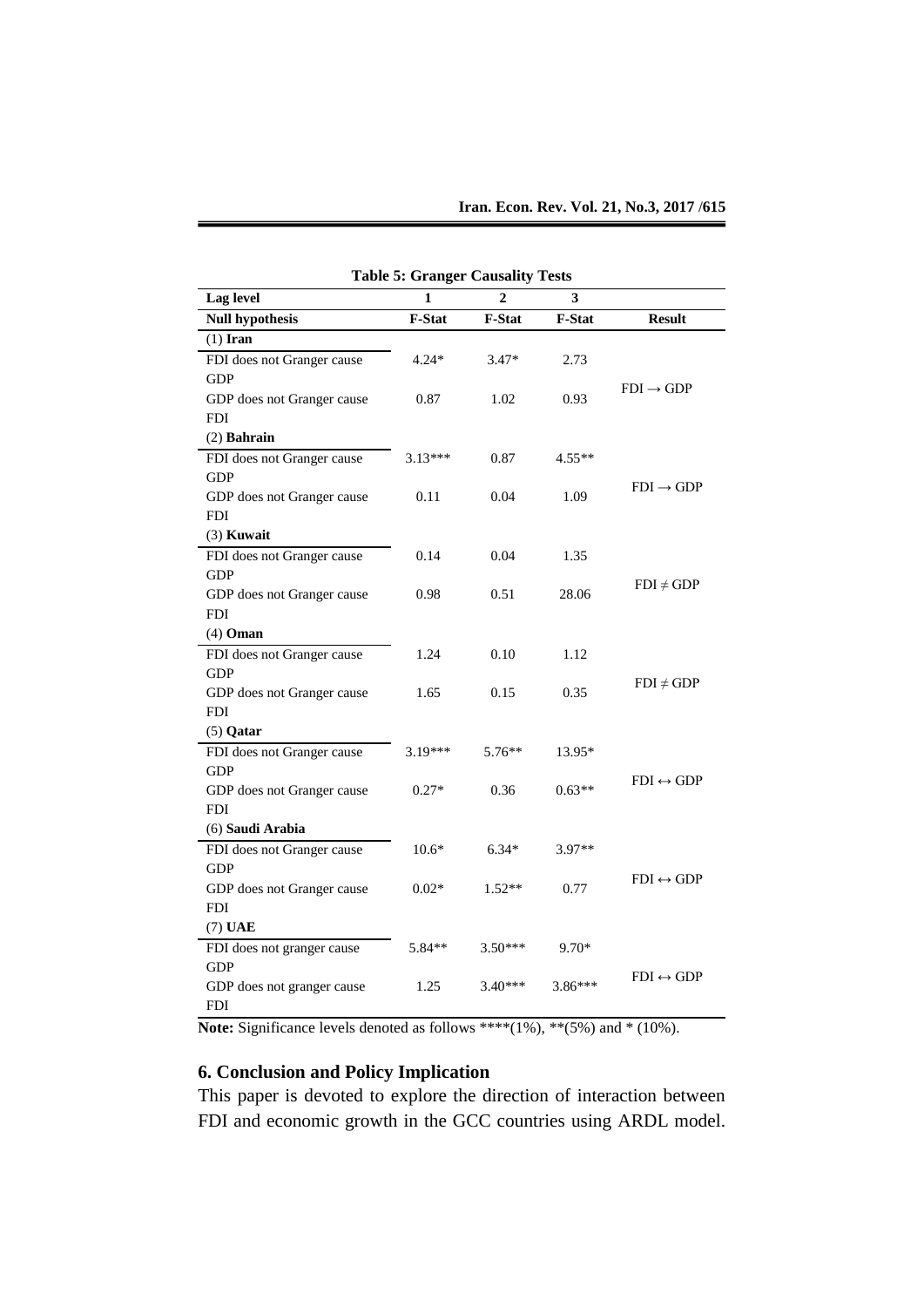In this article, we used bound test cointegration relationship between FDI and GDP growth rate in Iran and GCC countries. Rather than presuming that FDI is one of the determinants of economic growth, to conduct such test, we use granger causality test to test for the possibility of causality running from FDI to GDP. In addition, we test for the possibility of reverse causality running from GDP to FDI. The result of bound test cointegration indicated that there is a long-run steady-state relationship between FDI and GDP in Iran and for individual country of GCC. The results indicate that, in the GCC, FDI has been an important factor in GCC economic growth.

The results of Granger causality test implied that, bidirectional causality from FDI to real GDP growth in Qatar, Saudi Arabia and UAE. In particular, our findings indicate that while FDI promote growth, GDP growth also attract more FDI inflows. In other word, higher growth of GCC countries' GDP is the driving force behind the surge in FDI inflows in addition to being a consequence of these inflows. This issue has important policy implications. The results suggest that there is a positive correlation between FDI inflows and growth in a bidirectional way. Thus, if GDP growth seems to attract more FDI inflows, then promotional policies to encourage inward flows of FDI only may become unnecessary. Instead, efforts should be directed to other potential sources of growth. Once growth is enhanced and stimulated, foreign capital will then be attracted.

Also, results indicate those unidirectional causalities from FDI to real GDP growth rate in Iran and Bahrain and no causality between FDI and real GDP growth rate in Kuwait and Oman. FDI externalities may have obvious effects if the links with local business were weak. Thus, policies should be adopted to strengthen the relationship between FDI and domestic investments and such relationship has to be complementary rather than competitive. Privatization is being used, with great success in many developing countries, as a vehicle to deepen capital markets and encourage foreign direct investment. While all GCC countries started the process of privatizing state-owned enterprises and opening up private investment opportunity in telecommunications, air-lines, tourism, and some industries such as petrochemicals, cement, and utilities, more effort should be put to expedite the process toward decreasing the role of the government in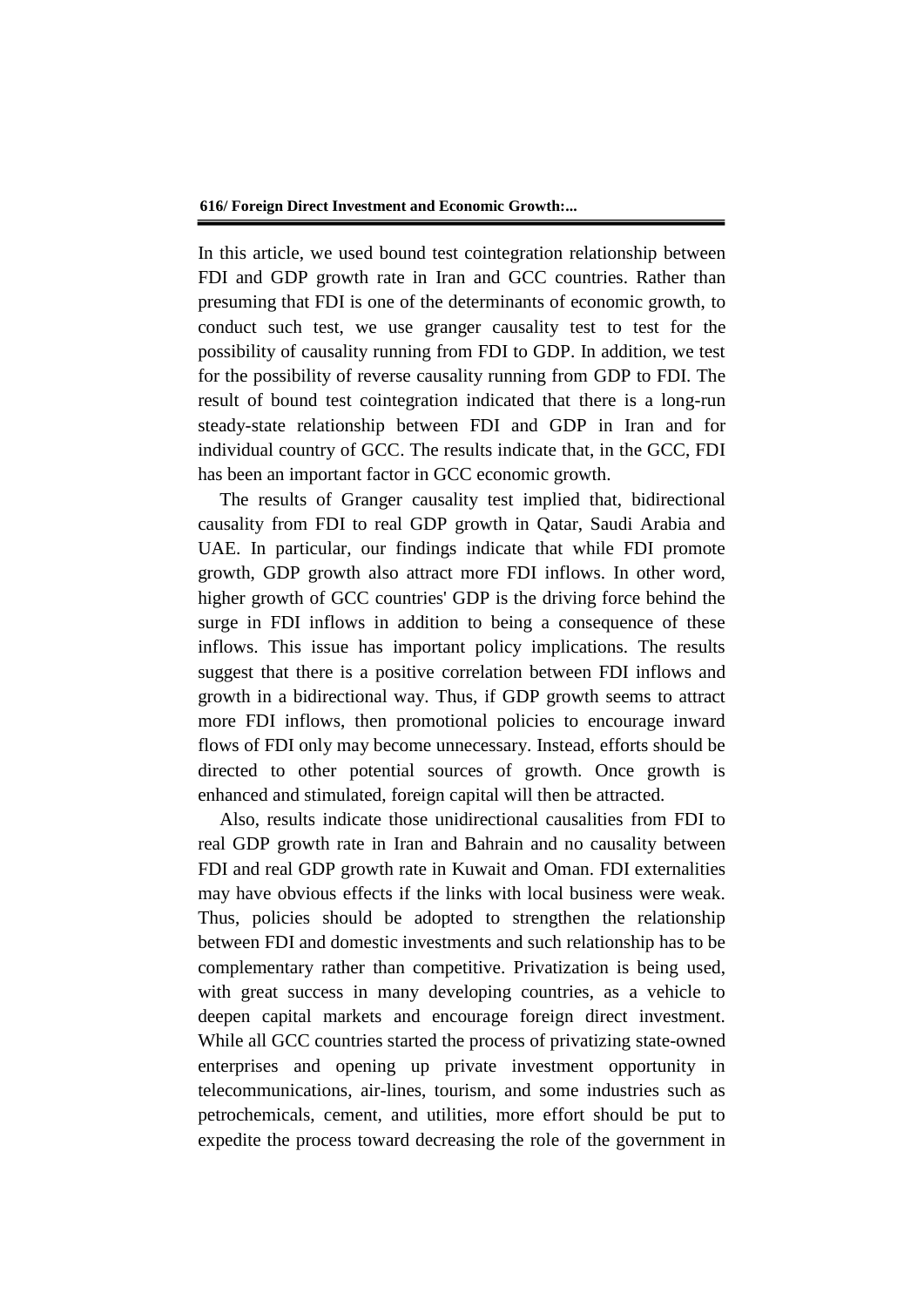the market and providing better incentives and institutional requirements for private investment.

Iran and GCC countries should work together to design and formulate adequate policies to attract stable investment flows. They must take policy measures that would substantially enlarge and diversify their economic base, policies that would improve local skills and build up a stock of human capital recourses capabilities, enhance economic stability and liberalize their market in order to benefit from long-term FDI inflows. The recent pattern of FDI flows to Iran and GCC countries has been toward the oil sector. Attracting FDI to the extractive sector, i.e. oil sector, proved not to be growth enhancing as much as other productive sectors. Oil sector is often an enclave sector with little backward and inward linkages with other sectors. Iran and the GCC countries could benefit from increased FDI into the oil sector if the sector is liberalized and integrated into the economy.

It is true that political instability increases perceived investment risk and is bringing less confidence and thus reach decline in FDI but other factors are important as well. To attract investments, countries are expected to adopt more liberal regimes of foreign trade and investment and meet international benchmarks in efficiency and design, with the potential economic and social consequences of adhering to international standards in a number of areas, such as property rights, technical norms and safety standards, without appropriate adjustment. To maximize the benefit of FDI, Iran and GCC countries should establish investment agencies, improve the local regulatory environment, develop the local financial market, and enhance transparency in macroeconomic policies. A sound and transparent legal system governing financial transaction should be put in place. They also should take a sound and transparent legal system governing financial transaction which will further attract more FDI, which in turn can lead to accelerate the process of economic growth in the region.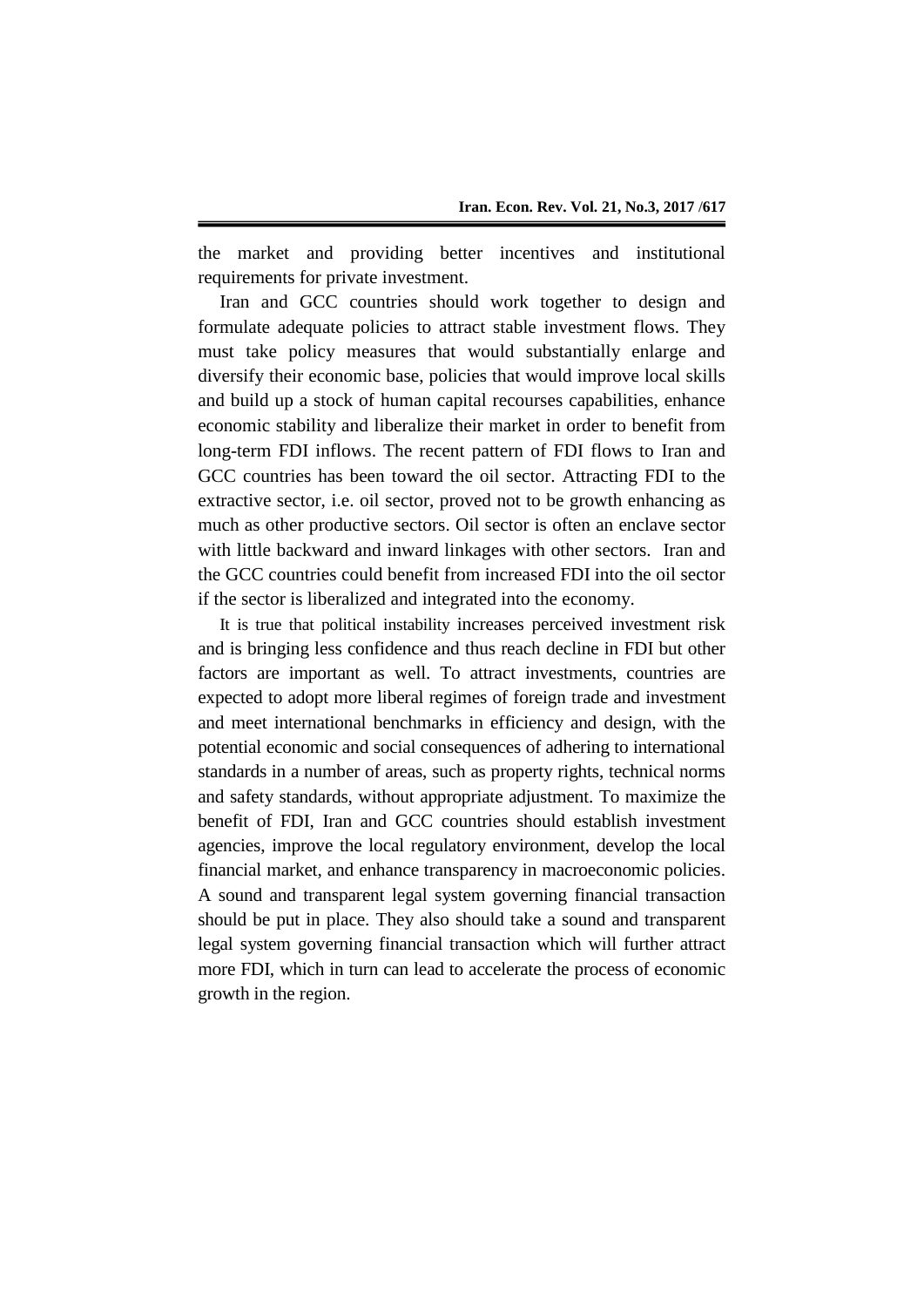#### **References**

Ahmadi, R., & Ghanbarzadeh, M. (2011). Openness, Economic Growth and FDI: Evidence from Iran. *Middle East Journal of Scientific Research, 10*(2), 168-173.

Ahlin, C., & Pang, J. (2008). Are Financial Development and Corruption Control Substitutes in Promoting Growth? *Journal of Development Economics, 86*(2), 414-433.

Ahn, S. C., & Schmidt, P. (1995). Efficient Estimation of Models for Dynamic Panel Data. *Journal of Econometrics, 68*, 5-27.

Al-Iriani, M., & Al Shamsi, F. (2007). *FDI and Economic Growth in the GCC Countries.* Retrieved from https://pdfs.semanticscholar.org/cf9a/af248e8af4f5739f447c7c18472c 321bb39a.pdf.

Alfaro, L., Chanda, A., Kalemli-Ozcan, S., & Sayek, S. (2004). FDI and Economic Growth: the Role of Local Financial Markets. *Journal of International Economics, 64*, 89-112.

Arellano, M., & Bover, O. (1995). Another Look at the Instrumental Variables Estimation of Error Component Models. *Journal of Econometrics, 68*, 29-51.

Arellano, M., & Bond, S. (1991). Some Tests of Specification for Panel Data: Monte Carlo Evidence and an Application to Employment Equations. *Review of Economic Studies, 58*, 277-297.

Baltagi, B. H. (2005). *Econometric Analysis of Panel Data*. New York: John Wiley.

Barro, R. J., & Sala-i-Martin, X. (1992). Convergence. *Journal of Political Economics, 100*(2), 223-251.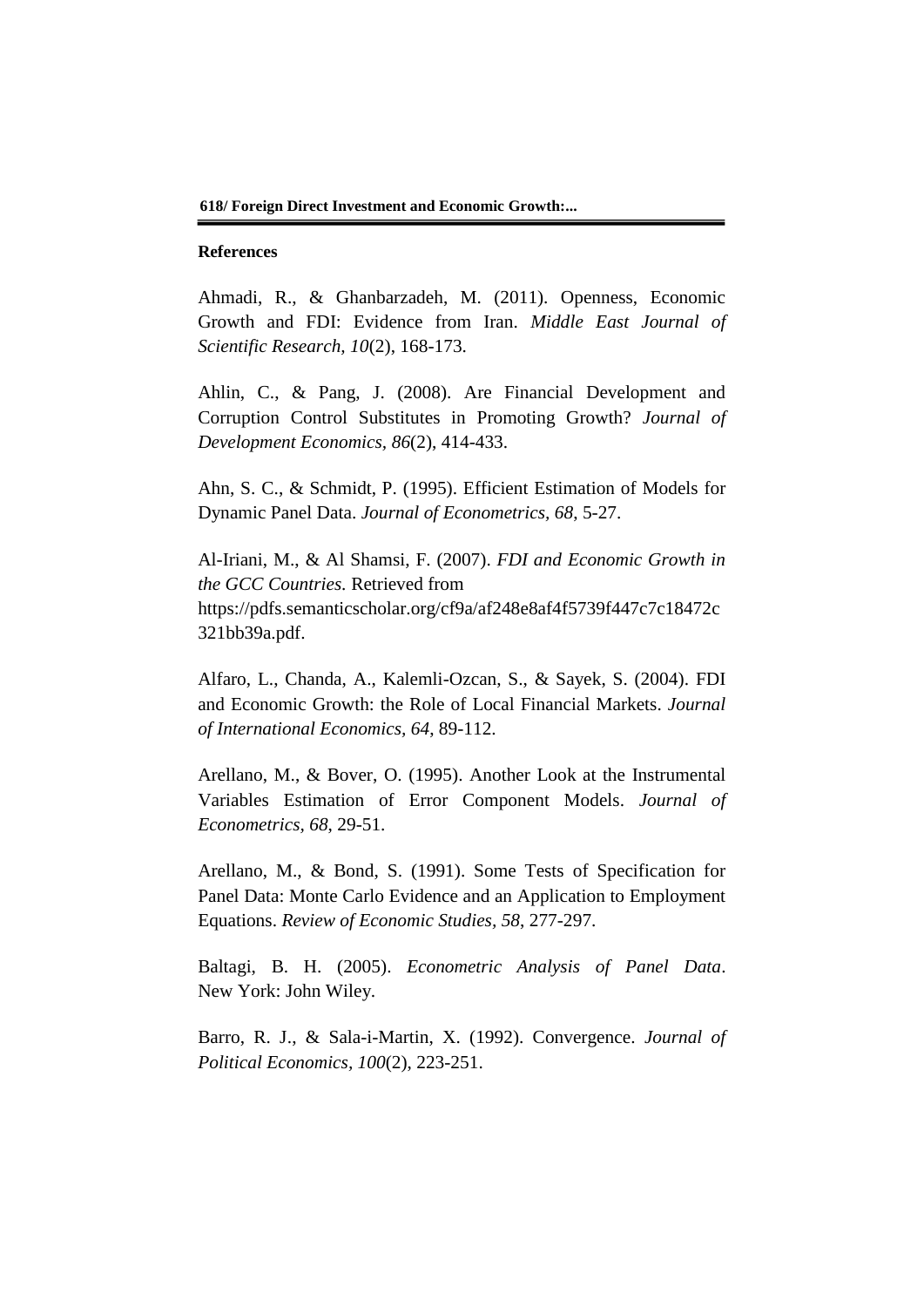Borensztein, E., Gregorio, D. J., & Lee, J. W. (1998). How Does Foreign Direct Investment Affect Economic Growth? *Journal of International Economics*, *45*, 115-135.

Campose, F. N., & Karanasos, G. M. (2008) Growth, Volatility and Political Instability: Non-Linear Time Series Evidence for Argentina, 1986-2000. *Economic Letters, 100*, 135-137.

Campos, N. F., & Nugent, J. B. (1999). Development Performance and the Institutions of Governance: Evidence from East Asia and Latin America. *World Development, 27*(3)*,* 439-452.

Carkovic, M., & Levine, R. (2002). Does Foreign Direct Investment Accelerate Economic Growth? *University of Minnesota Department of Finance Working Paper*, Retrieved from http://citeseerx.ist.psu.edu/viewdoc/download?doi=10.1.1.494.5205&r ep=rep1&type=pdf.

Choong, C. K., & Lam, S. Y. (2010). The Determinants of Foreign Direct Investment in Malaysia. *Global Economic Review, 39*, 175- 195.

De Mello, L. R. (1999). Foreign Direct Investment-led Growth: Evidence from Time Series and Panel Data. *Oxford Economic Papers, 51*(1), 133-151.

Hermes, N., & Lensink, R. (2003). Foreign Direct Investment, Financial Development and Investment and Economic Growth. *International Business Research, 3*(1), 52-56.

Holtz, E. D. (1988). Testing for Individual Effects in Autoregressive Models. *Journal of Econometrics, 39*, 297-307.

Hausmann, R., & Rodrik, D. (2004). Economic Development as Self-Discovery. *Journal of Development Economics, 72*(2)*,* 603-633.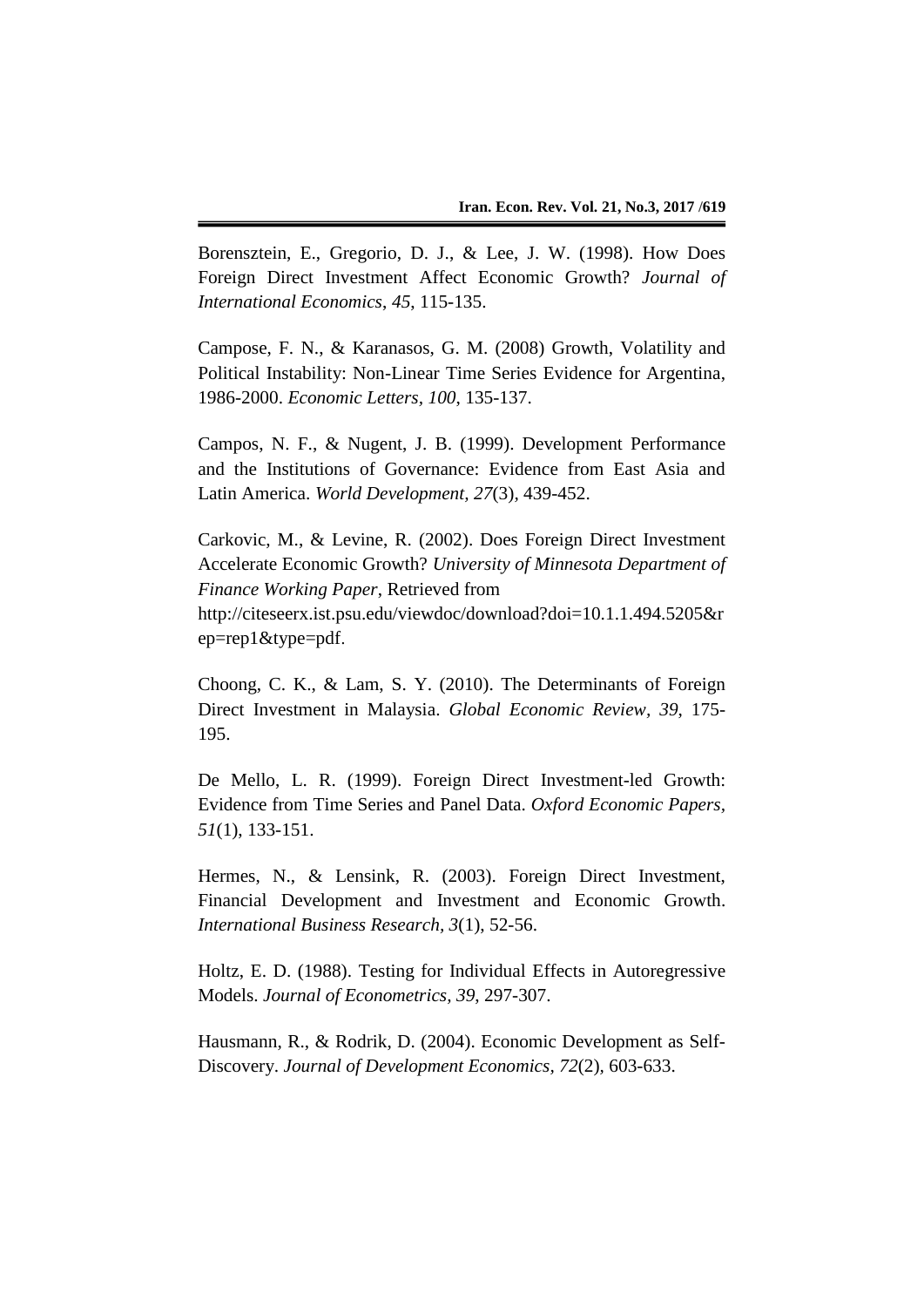**620/ Foreign Direct Investment and Economic Growth:...**

Hausmann, R., Lant, P., & Dani, R. (2004). Growth Accelerations. *NBER Working Paper, 10566*, Retrieved from http://citeseerx.ist.psu.edu/viewdoc/download?doi=10.1.1.298.5662&r ep=rep1&type=pdf.

Hsiao, C. (2003). *Analysis of Panel Data*. Cambridge: Cambridge University Press.

Kinuthia, K. B. & Murshed, M. S. (2015). FDI Determinants: Kenya and Malaysia Compared. *Journal of Policy Modeling, 37*, 388-400.

Kirmanoglu, H. (2003). Political Freedom and Economic Well-Being: A Causality Analysis. *International Conference on Policy Modelling*, Retrieved from https://ecomod.net/sites/default/files/documentconference/ecomod2003/Kirmanoglu.pdf.

Lane, J. E. (2010). Good Governance: The Two Meanings of Rule of Law. *International Journal of Politics and Good Governance, 1*(1), 1- 22.

Lee, H. H. & Tan, B. H. (2006). Technology Transfer, FDI and Economic Growth in the ASEAN Region. *Journal of the Asia Pacific Economy, 11*(4), 394-410.

Li, H., Xu, L. C., & Zou, H. (2000). Corruption, Income Distribution and Growth. *Economics and Politics, 12*(2), 155-185.

Omri, A., Shahbaz, M., Chaibi, A., & Rault, C. (2015). A Panel Analysis of the Effects of Oil Consumption, International Tourism, Environmental Quality and Political Instability on Economic Growth in MENA Region. *Working Paper*, *Business School,* Retrieved from https://www.ipag.fr/wpcontent/uploads/recherche/WP/IPAG\_WP\_2015\_613.pdf.

Rappaport, J. (2000). How Does Openness to Capital Flows Affect Growth? *Research Working Paper*, *RWP 00-11,* Retrieved from https://pdfs.semanticscholar.org/b2ac/52ec9ae6063f3159f5418c78caa bdce09169.pdf.